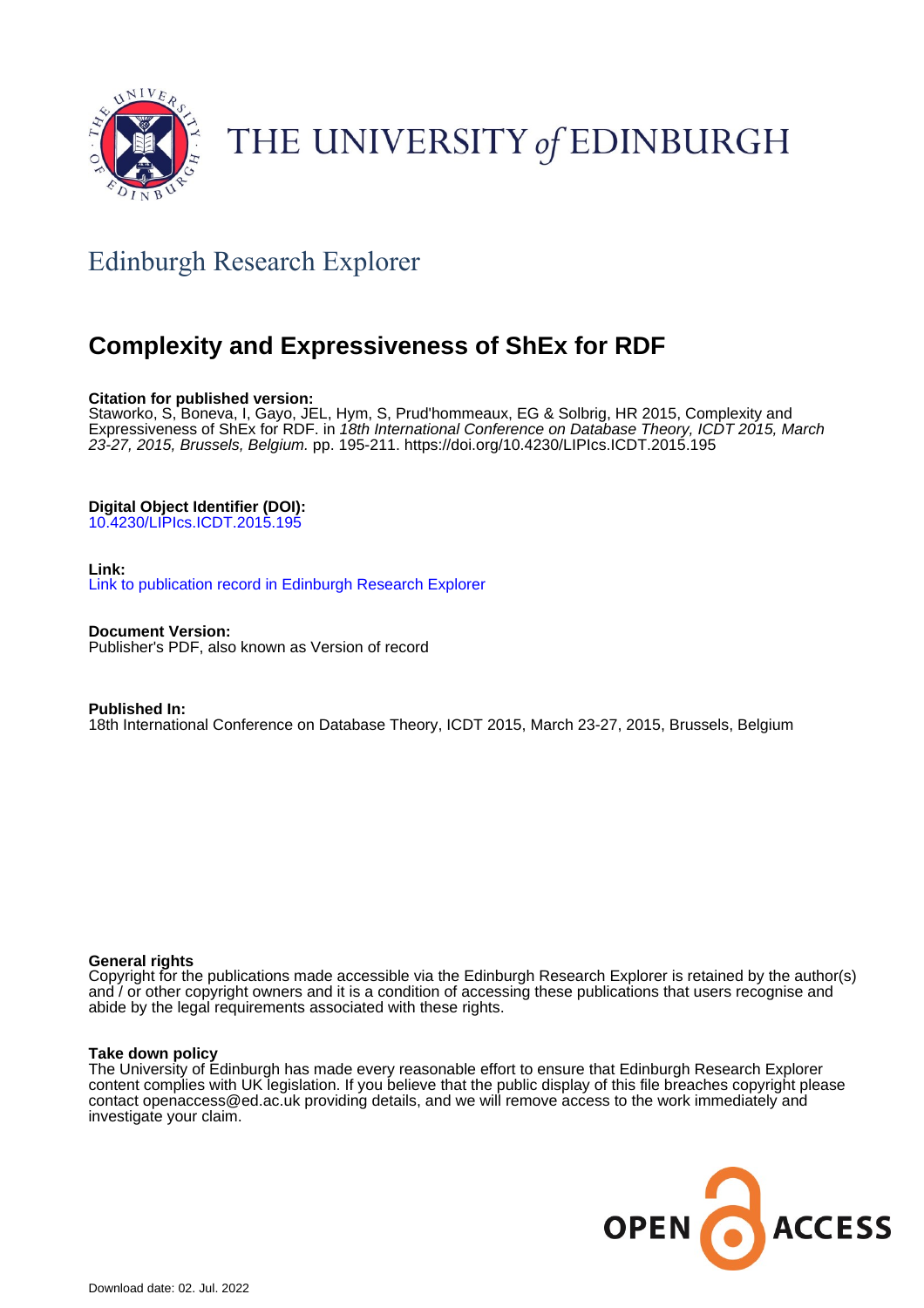## **Complexity and Expressiveness of ShEx for RDF**

**Sławek Staworko<sup>∗</sup><sup>1</sup> , Iovka Boneva<sup>1</sup> , Jose E. Labra Gayo<sup>2</sup> , Samuel Hym<sup>3</sup> , Eric G. Prud'hommeaux<sup>4</sup> , and Harold Solbrig<sup>5</sup>**

- **1 LINKS, INRIA & CNRS, University of Lille, France**
- **2 University of Oviedo, Spain**
- **3 LIFL, University of Lille & CNRS, France**
- **4 W3C, Stata Center, MIT**
- **5 Mayo Clinic College of Medicine, Rochester, MN, USA**

#### **Abstract**

We study the expressiveness and complexity of Shape Expression Schema (ShEx), a novel schema formalism for RDF currently under development by W3C. A ShEx assigns types to the nodes of an RDF graph and allows to constrain the admissible neighborhoods of nodes of a given type with regular bag expressions (RBEs). We formalize and investigate two alternative semantics, multiand single-type, depending on whether or not a node may have more than one type. We study the expressive power of ShEx and study the complexity of the validation problem. We show that the single-type semantics is strictly more expressive than the multi-type semantics, single-type validation is generally intractable and multi-type validation is feasible for a small (yet practical) subclass of RBEs. To curb the high computational complexity of validation, we propose a natural notion of determinism and show that multi-type validation for the class of deterministic schemas using single-occurrence regular bag expressions (SORBEs) is tractable.

**1998 ACM Subject Classification** H.2.2 Schema and subschema

**Keywords and phrases** RDF, Schema, Graph topology, Validation, Complexity, Expressiveness

**Digital Object Identifier** [10.4230/LIPIcs.ICDT.2015.195](http://dx.doi.org/10.4230/LIPIcs.ICDT.2015.195)

## **1 Introduction**

Schemas have a number of important functions in databases. They describe the structure of the database, and its knowledge is essential to any user trying to formulate and execute a query or an update over a database instance. Typically, schemas allow for efficient algorithms for validating the conformance of a given database instance. Schemas also capture the intended meaning of the data stored in database instances and are important for static analysis tasks such as query optimization.

Relational and XML databases have a number of well-established and widely accepted schema formalisms e.g., the SQL Data Definition Language for relational databases and W3C XML Schema and RELAX NG for XML databases. One of the reasons why the RDF data model at its conception has been schema-free was to promote its use and ensure its wide-spread adoption. Indeed, a number of existing RDF applications, such as the linked open data initiative<sup>[1](#page-1-0)</sup>, could not have had the same success if the published data had to comply with a rigid schema. However, RDF is slowly but surely becoming an independent database model [\[1\]](#page-16-0), with applications that were previously considered only in the context of

<span id="page-1-0"></span><sup>1</sup> <http://linkeddata.org/>



<sup>©</sup> Sławek Staworko, Iovka Boneva, Jose E. Labra Gayo, Samuel Hym, Eric G. Prud'hommeaux, and Harold Solbrig; licensed under Creative Commons License CC-BY

18th International Conference on Database Theory (ICDT'15). Editors: Marcelo Arenas and Martín Ugarte; pp. 195[–211](#page-17-0)

[Schloss Dagstuhl – Leibniz-Zentrum für Informatik, Dagstuhl Publishing, Germany](http://www.dagstuhl.de)

**<sup>∗</sup>** Contact author: slawomir.staworko@inria.fr

[Leibniz International Proceedings in Informatics](http://www.dagstuhl.de/lipics/)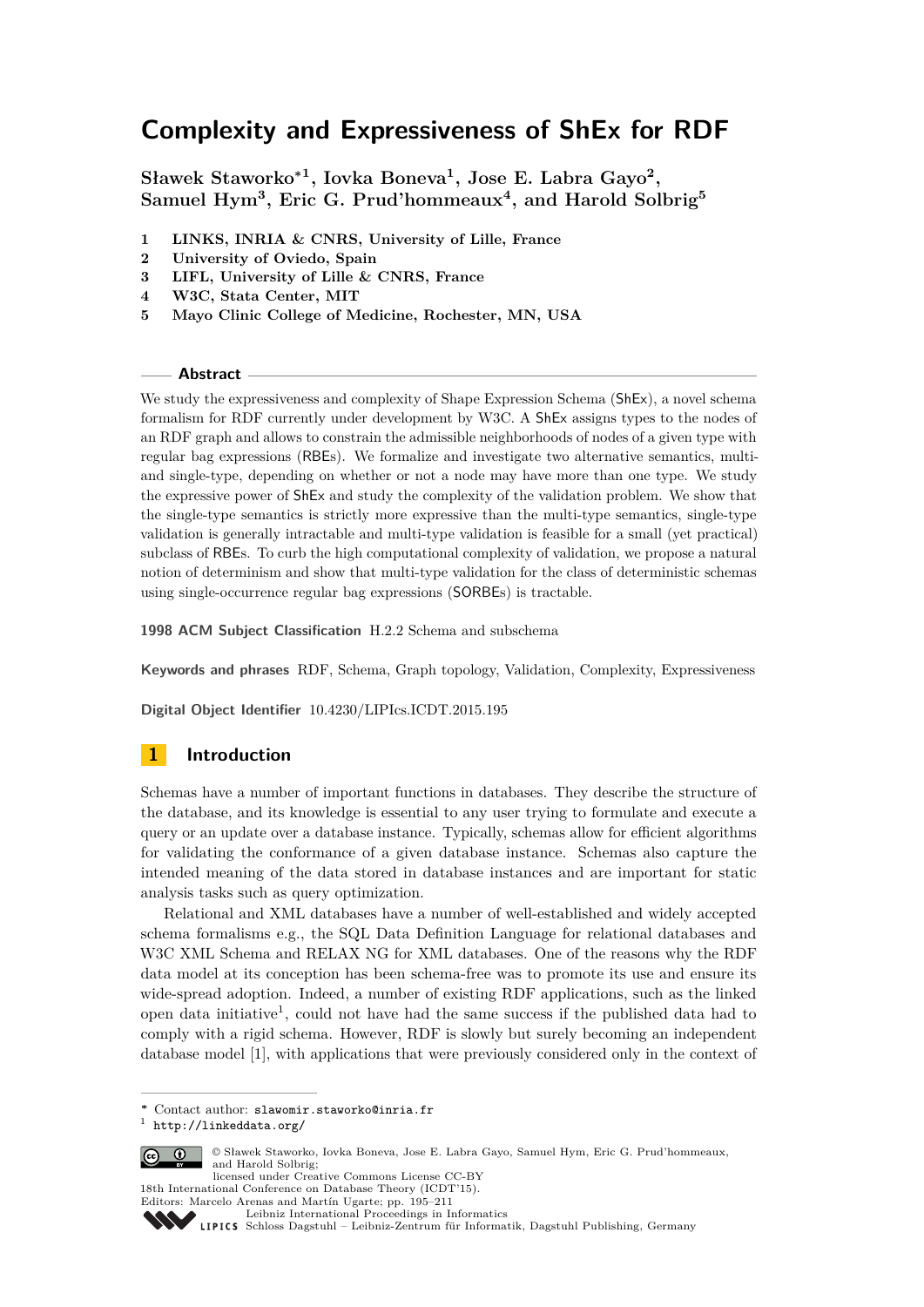<span id="page-2-0"></span>

**Figure 1** An example of a Shape Expression Schema and a valid RDF graph.

relational and XML databases, for instance data exchange [\[15,](#page-16-1) [2\]](#page-16-2). Such classical applications often rely on the conformance of the data with a set of constraints. Not only has the 'declarative definition of the structure of a graph for validation and description' been clearly identified [\[40\]](#page-17-1) but also we currently see an emergence of approaches to address this need: apart from the existing but somewhat inadequate RDF Schemas (RDFS) [\[8\]](#page-16-3), we have OSLC Resource Shapes (ResSh) [\[32\]](#page-17-2), integrity constraints expressed in OWL [\[35\]](#page-17-3), and SPARQL queries generated with SPIN templates [\[5\]](#page-16-4). In this paper, we investigate Shape Expression Schemas (ShEx) [\[30,](#page-17-4) [24\]](#page-17-5), a novel schema formalism for RDF currently under development by W3C [\[41\]](#page-17-6).

A ShEx allows to define a set of types that impose structural constraints on nodes and their immediate neighborhood. Figure [1](#page-2-0) presents a simple example of a Shape Expression Schema for an RDF database storing bug reports.

Essentially, the schema above says that a bug report has a description, a user who reported it, and on what date. Optionally, a bug report may also have an employee who successfully reproduced the bug, and on what date. Finally, a bug report can have a number of related bug reports. For every user we wish to store his/her name and optionally email. For an employee we wish to store his/her name, either as one string or split into the first and last name, and email address.

A Shape Expression Schema defines a set of types to be associated to graph nodes. Each type defines the admissible collection of outgoing edges and the types of the nodes they lead to. Naturally, such a schema bears a strong resemblance to RELAX NG and DTDs which also use regular expressions to describe the allowed collections of children of an XML node. The most important difference comes from the fact that in XML, the children of a node are ordered, and the regular expressions in DTDs and RELAX NG schemas define admissible sequences of children, whereas for RDF graphs, no order on the neighborhood of a given node can be assumed. As the regular expressions used in ShEx define bags (multisets) of symbols rather than sequences, we call them *regular bag expressions* (RBEs).

The semantics of Shape Expression Schemas is quite natural. An RDF graph is valid if it is possible to assign types to the nodes of the graph in a manner that satisfies all shape expressions of the schema. A natural question arises: can a node be assigned more than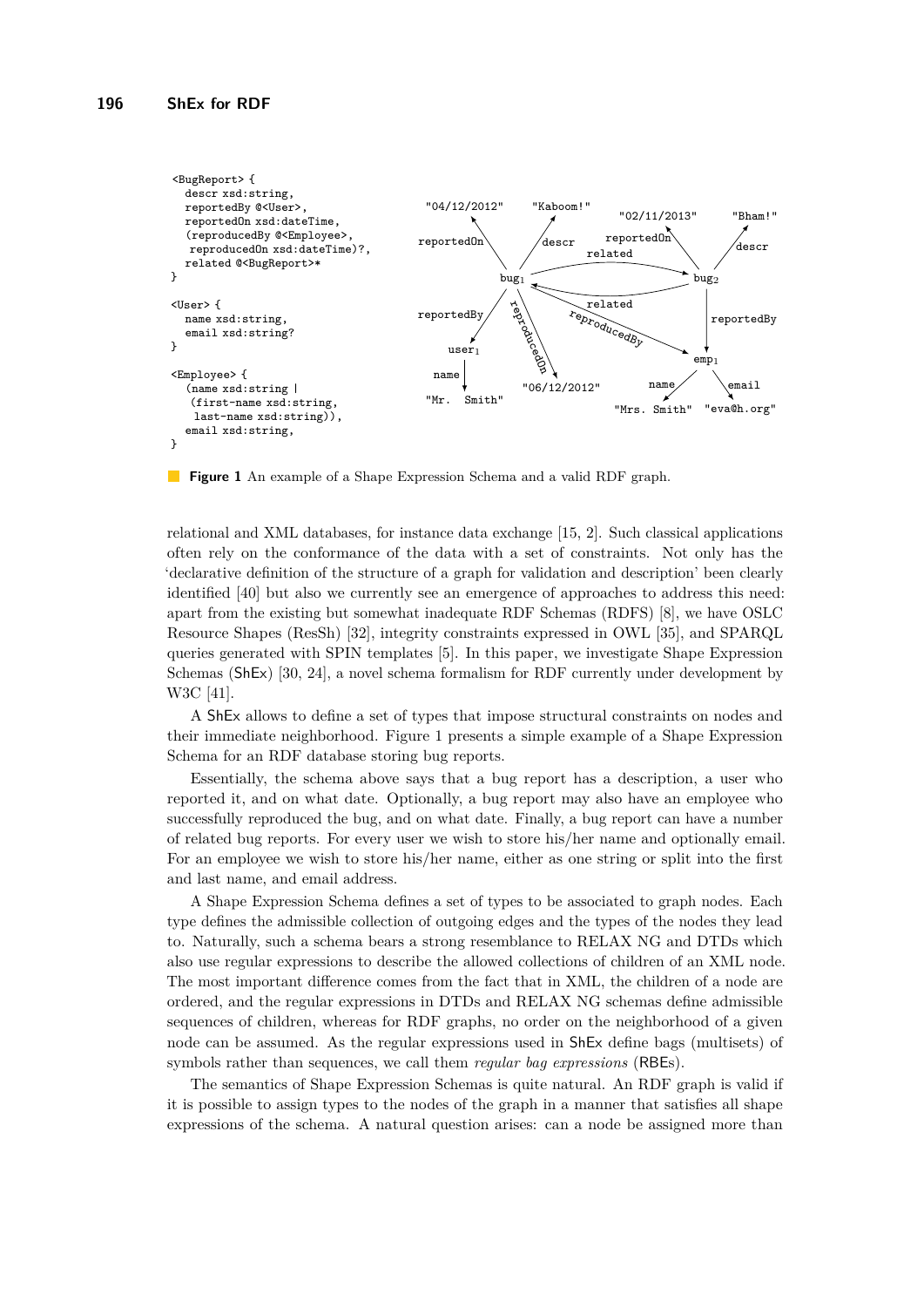one type? In most applications the *multi-type semantics*, which permits assigning multiple types to a node, seems to be more natural. For instance, the RDF graph in Figure [1](#page-2-0) requires assigning both the type User and the type Employee to the node  $emp<sub>1</sub>$  because  $emp<sub>1</sub>$  has reported  $\text{bug}_2$  and reproduced  $\text{bug}_1$ . However, there are applications where the single-type semantics may be more suitable e.g., when modeling graph transformations that visit every node exactly once.

We first study the complexity of the validation problem i.e., checking if a given graph has a valid typing w.r.t. the given schema. Naturally, this problem comes in two flavors, depending on the chosen semantics, and we show significant computational differences between them. While validation for both semantics is generally intractable, the multi-type semantics admits tractable validation for a subclass  $RBE_0$  of disjunction-free expressions that use the Kleene closure on symbols only. This fragment of RBEs is quite practical as it can, for instance, very easily capture the topology of RDF graphs obtained by exported relational databases in virtually any of the proposed approaches for this task (for survey, see [\[34\]](#page-17-7)). More interestingly, however, we show that the complexity of multi-type validation for  $\text{ShEx}$  using a class C of RBEs is closely related (Turing reducible) to the complexity of the satisfiability problem for  $\mathcal C$  with intersection. We show that in general this problem is NP-complete, which stands in contrast with its analogue for regular word expressions known to be PSPACE-complete [\[23\]](#page-17-8).

To lower the complexity of validation, we introduce the notion of determinism. Essentially, determinism requires that every shape expression uses at most one type with every label. The shape expressions in Figure [1](#page-2-0) are deterministic but the following shape expression is not.

```
<BugReport> {
   descr xsd:string,
   (reportedBy @<User> | reportedBy @<Employee>),
   reportedOn xsd:dateTime,
   (reproducedBy @<Employee>,
    reproducedOn xsd:dateTime)?
   related @<BugReport>*
}
```
This shape expression is not deterministic because reportedBy is used with two types: User and Employee. For deterministic shape expression schemas, we are able to relate the complexity of multi-type validation to the problem of checking membership of a bag of symbols to the language of RBEs. While this problem is known to be NP-complete [\[22\]](#page-17-9), it is generally simpler than the satisfiability problem, and a number of tractable subclasses has already been identified [\[6,](#page-16-5) [22\]](#page-17-9). All known tractable classes of RBEs require the expressions to be single-occurrence i.e., every symbol of the alphabet is used at most once in an RBE. In the present paper, we show that the full class of *single-occurrence regular bag expressions* (SORBE) has in fact tractable membership. Finally, we consider the problem of validating only a fragment of a graph with preassigned types for its root nodes and argue that for deterministic ShEx using SORBEs, multi-type validation can be performed efficiently, and show that single-type validation can be performed with a single pass over the graph.

Regarding expressiveness of ShEx, the requirement of exactly one type per node makes the single-type semantics more restrictive, and therefore, capable of defining more refined families of graphs than the multi-type semantics. We show that the single-type semantics is in fact strictly more powerful than the multi-type semantics. We also show that both semantics are closed under intersection but neither is closed under union or complement. We then compare the expressive power of ShEx with two standard yardstick logics for graphs: first-order logic ( $FO<sub>G</sub>$ ) and existential monadic second-order logic ( $\exists MSO<sub>G</sub>$ ). ShEx are not comparable with  $FO<sub>G</sub>$  but if the RBEs use the Kleene closure on symbols only (e.g.  $a^*$ ), then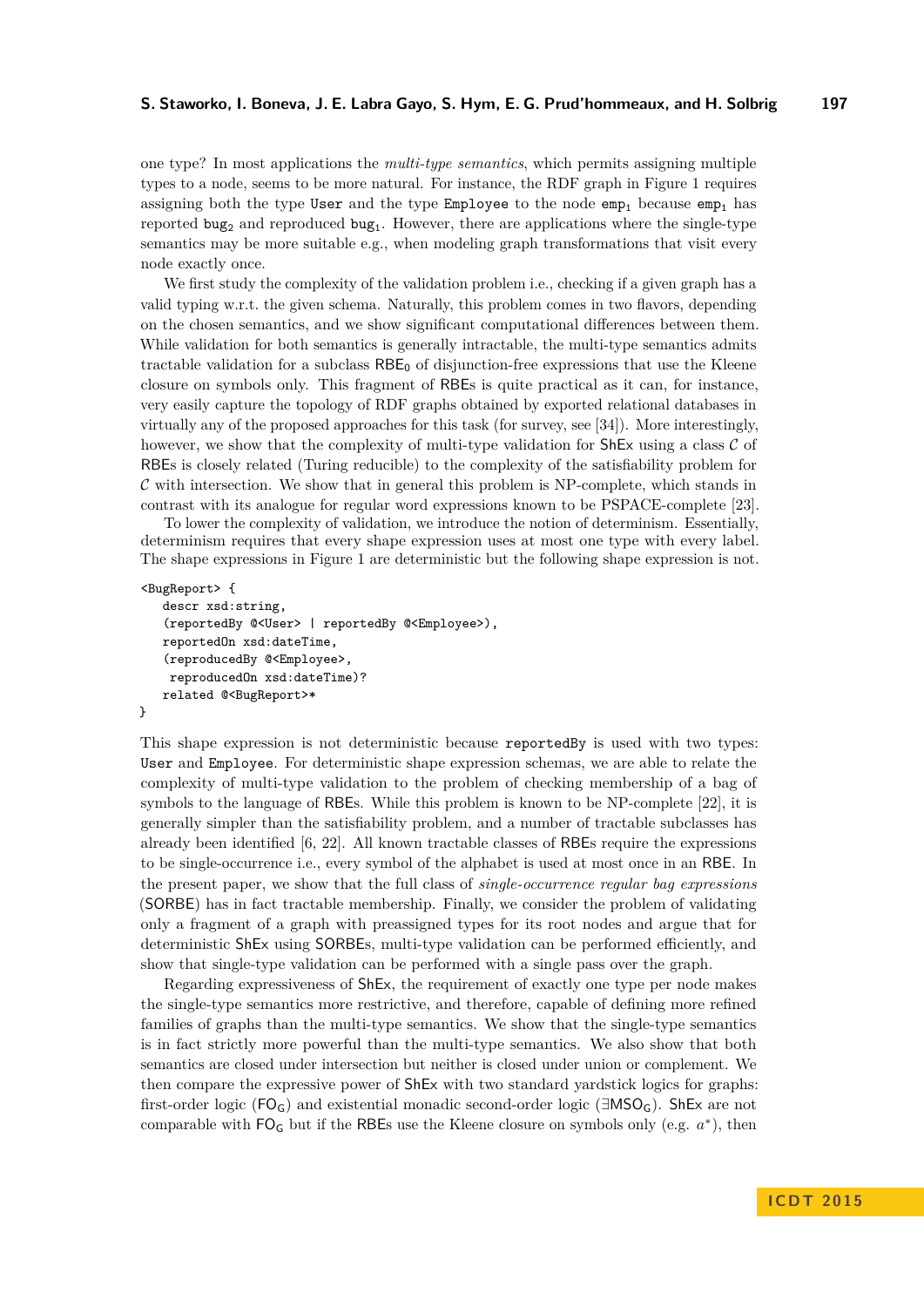ShEx using such expressions are captured by  $\exists MSO_G$ . Finally, in our study we compare the expressive power of ShEx with graph grammars, which are generally incomparable, and graph acceptors/automata, which are typically less expressive.

While checking that the data values satisfy constraints is an important part of database validation, in our study we focus only on the core capacity of Shape Expression Schemas to define the graph topology, and therefore, ignore data values. While the exact array of types of value constraints of ShEx is yet to be elaborated, our results identify important computational obstacles that arise from the topology shaping properties of ShEx alone, and furthermore, we present tractable algorithms that can serve as a basis for RDF validation with a number of data value constraints. Our methodology can be compared to using automata to model schema languages for XML databases: while virtually all schema languages for XML allow to define constraints on data values, from simple domain checks in DTDs to key constraints in XML Schema, the results on automata often translate directly to results for schema languages for XML.

The main contributions of the present paper are:

- **1.** We formalize two alternative semantics for ShEx, multi-type and single-type, depending on whether or not a node may have more than one type.
- **2.** We provide a comprehensive understanding of the complexity of validation and show a very close relationship to the complexity of the problem of satisfiability of regular bag expressions with intersection. We show that multi-type validation is tractable for a practical subclass of  $RBE_0$ .
- **3.** We propose a notion of determinism for ShEx that allows to curb the complexity of validation and (Turing) reduces validation to checking membership of a bag to the language of RBE. Additionally, we show that single-occurrence regular bag expressions (SORBE) enjoy a tractable membership problem which makes them an attractive candidate for use in deterministic shape expression schemas.
- **4.** We study the expressive power and basic properties of ShEx.

**Related work.** A number of approaches for validation of RDF has been previously proposed. RDF Schema (RDFS) in essence allows to define a light ontology consisting of types of objects (classes), inclusion dependencies between types (a hierarchy), and specification of the domain and the range of the graph edges of a given label. However, the W3C recommendation does not fix a semantics but only suggest two possible usages: 1) as an ontology allowing to infer types of RDF objects and 2) as a constraint language. It should be noted that only the first use is formalized [\[18\]](#page-17-10) and it is a common belief that, despite its name, RDF Schema is a basic ontology language rather than a schema language. We point out that the constraints definable with RDFS can be easily captured with ShEx but the converse is not the case. OSLC Resource Shapes (ResSh) [\[32\]](#page-17-2) essentially extend RDFS by allowing to specify cardinality constraints ?, \*, +, and 1 on types which renders it equivalent to ShEx using single-occurrence  $RBE_0$ .

While OWL [\[13\]](#page-16-6) is an ontology language geared towards inference, it can enforce certain constraints by capturing constraint violations with rules that trigger an inconsistency. However, the class of constraints that can be enforced by OWL is limited due to the fact that OWL is interpreted under open world assumption (OWA) and without unique name assumption (UNA). Consequently, a modified semantics for OWL has been proposed [\[35\]](#page-17-3) that uses OWA when inferring new facts while employing closed word assumption (CWA) and UNA when enforcing constraints. Since OWL with its standard semantics is widely accepted, concerns have been raised [\[32\]](#page-17-2) about the potential confusion arising from the mixed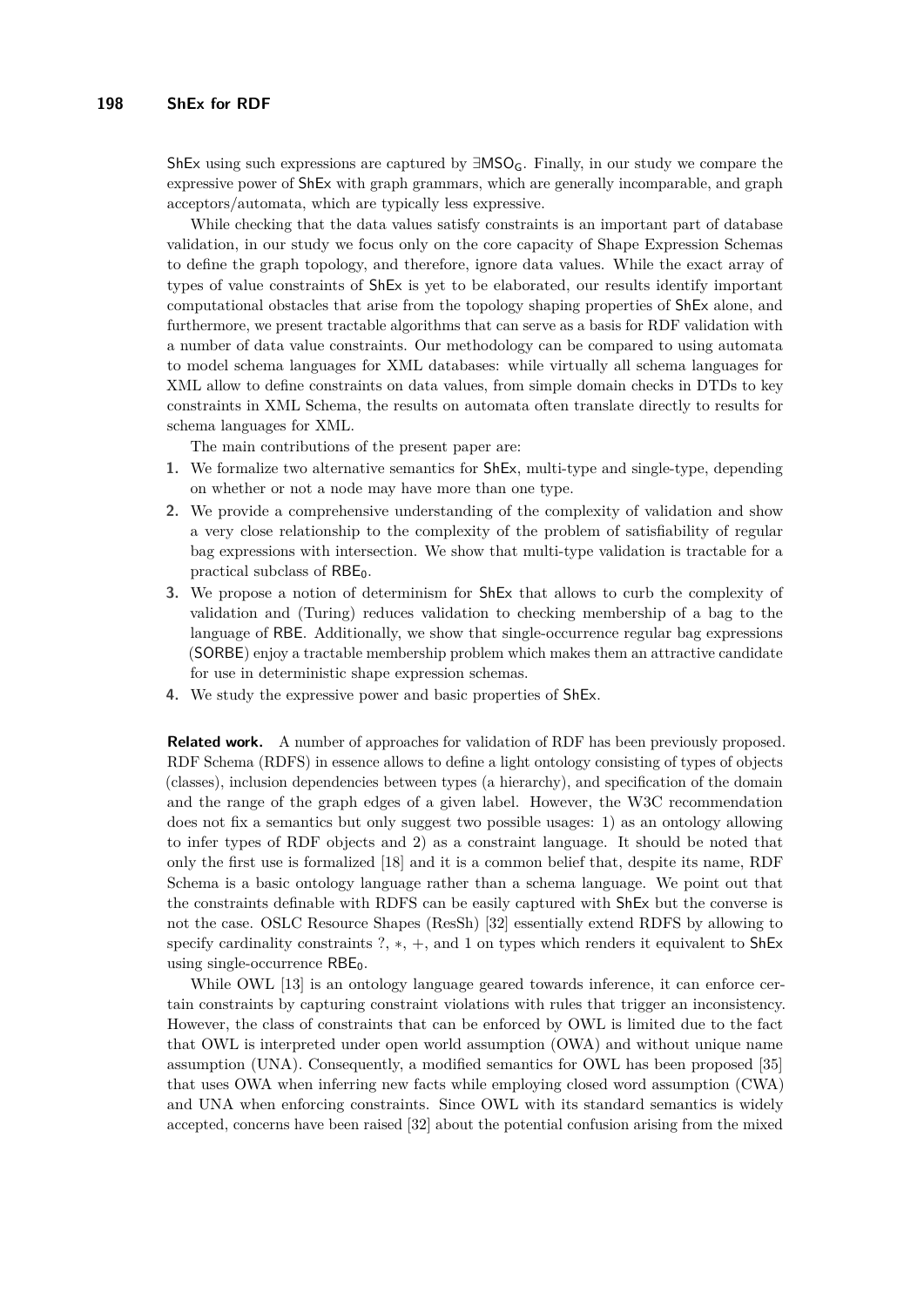#### **S. Staworko, I. Boneva, J. E. Labra Gayo, S. Hym, E. G. Prud'hommeaux, and H. Solbrig 199**

<span id="page-5-1"></span>

**Figure 2** Edge-labeled oriented graphs.

semantics. Such formalisms is, however, very powerful and expressive, easily captures a rich fragment of ShEx (equivalent to  $\exists\text{MSO}_G$ ), but its computational properties are yet to be characterized. While [\[37\]](#page-17-11) outlines a method of translating OWL constraints into SPARQL queries, the size of the resulting SPARQL queries seems to depend on the size of the OWL constrains. Currently, we do not know if it is reasonable to assume the size of schema for RDF to be fixed as it may involve large vocabularies of types used by ontologies. This gives a PSPACE upper bound while ShEx enjoys much lower (combined) complexity. Similar criticism applies to other solutions based on SPARQL queries, such as SPIN [\[5\]](#page-16-4), while they are very powerful and expressive, their use may require significant computational resources.

Finally, we point out an important difference in semantics: while we investigate the existence and construction of a valid typing, all approaches above assume the typing to be given (with rdf:type edges) and only verify that the typing is valid. Our approach is more general, we show how to verify the validity of a given typing and that it is the main source of complexity. In particular, we propose a method constructing a maximal (multi-type) valid typing and a method extending the given (possibly invalid) typing to one that is valid.

**Organization.** In Section [2](#page-5-0) we present basic notions. In Section [3](#page-7-0) we introduce Shape Expression Schemas (ShEx) and define the single- and multi-type semantics. In Section [4](#page-8-0) we study the complexity of the validation problem for ShEx. In Section [5](#page-10-0) we introduce a natural notion of determinism for ShEx and identify a rich class of single-occurrence RBEs that together render multi-type validation tractable. In Section [6](#page-14-0) we analyze the expressive power of ShEx. Finally, we conclude and discuss related and future work in Section [7.](#page-15-0) Because of space restriction we omit the proofs: they can be found in the technical report [\[7\]](#page-16-7).

## <span id="page-5-0"></span>**2 Preliminaries**

Because we wish to investigate only the capacity of ShEx to shape the graph topology, we model RDF databases with standard graphs whose edges are labeled by elements of a finite set. In [\[7\]](#page-16-7) we show how a more general model can be employed without affecting the results.

#### **2.1 Graphs**

We assume a finite set Σ of edge labels. An *edge-labeled graph* (or simply a *graph*) is a pair  $G = (V, E)$ , where *V* is a finite set of nodes and  $E \subseteq V \times \Sigma \times V$  is the set of edges. In Figure [2](#page-5-1) we present a number of examples of edge-labeled graphs.

In our approach, we shape the topology of a graph based on the immediate outbound neighborhood of nodes. The *labeled outbound neighbourhood* of the node *n* in the graph  $G = (V, E)$  is essentially the set of edges outgoing from *n*, and is defined as *out-lab-node*<sub> $G(n)$ </sub>  $\{(a, m) \in \Sigma \times V \mid (n, a, m) \in E\}$ . For instance, *out-lab-node*<sub>*G*0</sub> $(n_0) = \{(a, n_1), (b, n_2), (a, n_3)\}$ . On occasions, we use only the collection of outgoing labels, ignoring their target nodes. Note, however, that this collection needs not be representable as neither a set nor by a list of labels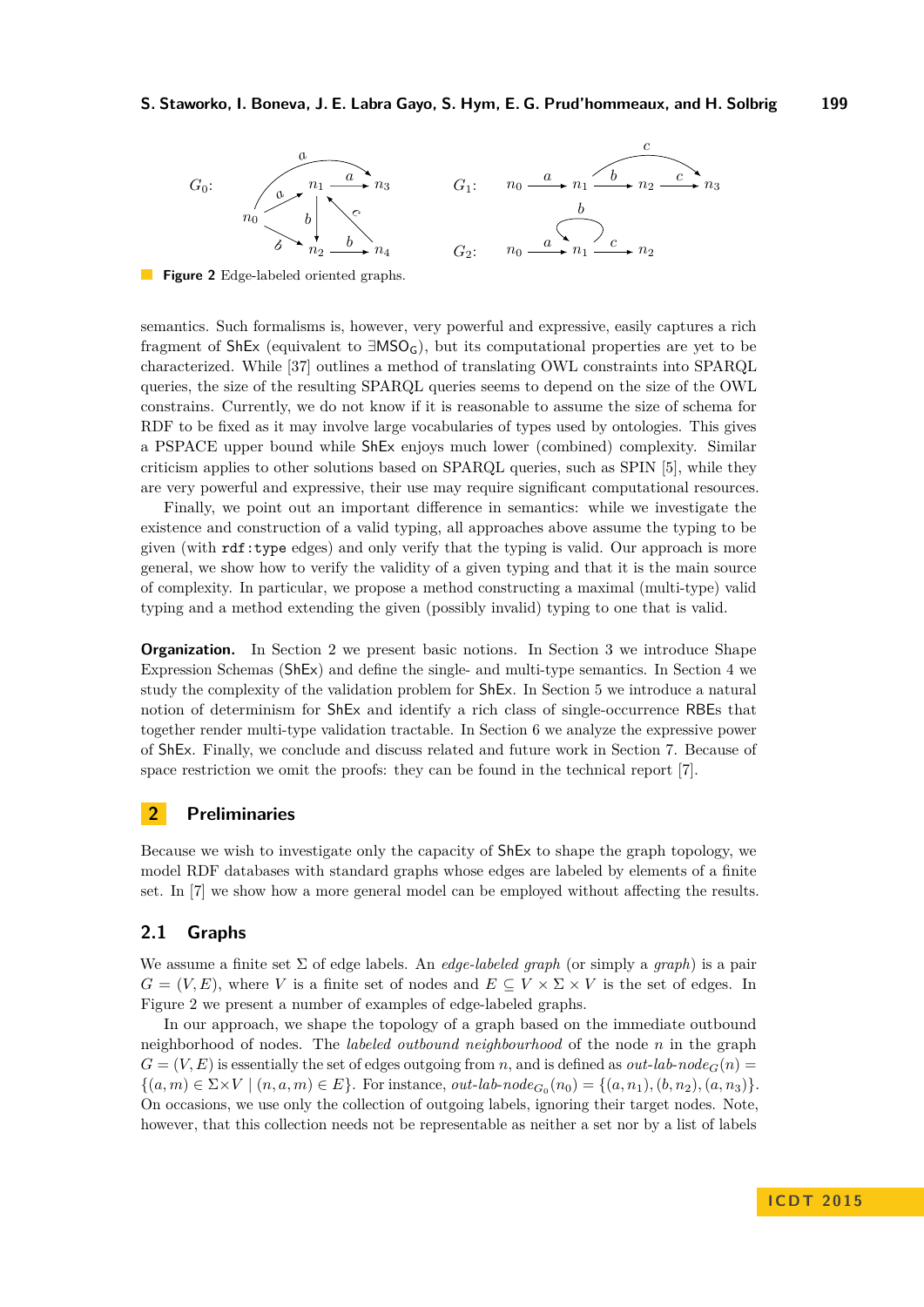because a node may have multiple outgoing edges with the same label and its neighborhood is not ordered. Take for instance node  $n_0$  in the graph  $G_0$ : it has two outgoing *a*-edges and one outgoing *b*-edge. Consequently, we employ bags, also known as multisets, which essentially specify the number of occurrences of every symbol.

#### **2.2 Bags of symbols**

Let  $\Delta$  be a finite set of symbols (which is not necessarily  $\Sigma$ ). A *bag* over  $\Delta$  is a function  $w: \Delta \to \mathbb{N}$  that maps a symbol to the number of its occurrences. The empty bag  $\varepsilon$  has 0 occurrences of every symbol i.e.,  $\varepsilon(a) = 0$  for every  $a \in \Delta$ . We write  $a \in w$  as a short for  $w(a) \neq 0.$ 

We present bags using the notation  $\{a, \ldots\}$  with elements possibly being repeated. For example, when  $\Delta = \{a, b, c\}$ ,  $w_0 = \{a, a, a, c, c\}$  represents the function  $w_0(a) = 3$ ,  $w_0(b) = 0$ , and  $w_0(c) = 2$ . Now, for a given graph  $G = (V, E)$  and its node  $n \in V$ , we define the *bag of outbound labels* of *n* in *G* as the bag *out-lab<sub>G</sub>*(*n*) = {|a | (*n, a, m*)  $\in$  *E*|}. For instance, for the graph  $G_0$  in Figure [2](#page-5-1) and the node  $n_0$  we have  $out\text{-}lab_{G_0}(n_0) = \{a, a, b\}.$ 

The *bag union*  $w_1 \oplus w_2$  of two bags  $w_1$  and  $w_2$  is defined as  $[w_1 \oplus w_2](a) = w_1(a) + w_2(a)$  for all  $a \in \Delta$ . For instance,  $\{a, c, c\} \cup \{a, b\} = \{a, a, b, c, c\}$ . A *bag language* is a set of bags. The bag union of two languages  $L_1$  and  $L_2$  is the language  $L_1 \oplus L_2 = \{w_1 \oplus w_2 \mid w_1 \in L_1, w_2 \in L_2\}.$ Also, for a given bag language *L*, we define  $L^0 = \{\varepsilon\}$  and  $L^i = L \oplus L^{i-1}$  for  $i \geq 0$ .

## **2.3 Regular bag expressions**

A number of XML schema languages, including DTD, XML Schema, and RelaxNG, uses regular expressions to define the content model (local structure) of types. The popularity of using regular expressions (for words) in validation comes from the fact that they are easy to grasp and to use by a wide range of potential users. Because in the context of RDF graphs the nodes are not ordered, we employ regular expressions for bags, which replace the ordered concatenation operator with its unordered version  $\parallel$ , and implicitly the Kleene star by the unordered Kleene star. This family of expressions have been successfully employed to model XML with unordered and mixed content model [\[6,](#page-16-5) [11\]](#page-16-8).

A *regular bag expression* (RBE) defines bags by using disjunction "|", unordered concatenation "||", and unordered Kleene star "∗". Formally, RBEs over ∆ are defined with the following grammar  $E ::= \epsilon | a | E^* | (E^* | E) | (E^* | E)$ , where  $a \in \Delta$ . Their semantics is defined as  $L(\epsilon) = {\epsilon}$ ,  $L(a) = {\{a\}, L(a) = {\{a\}, k(c) \in L(E_1 | E_2) = L(E_1) \cup L(E_2), L(E_1 | E_2) = L(E_1) \cup L(E_2)}$ and  $L(E^*) = \bigcup_{i \geq 0} L(E)^i$ . We use two standard macros:  $E^? := (\epsilon | E)$  and  $E^+ := (E | E^*)$ . We also use *intervals* on symbols  $a^{[n;m]}$ , where  $n \in \mathbb{N}$  and  $m \in \mathbb{N} \cup \{\infty\}$ , with the natural semantics:  $L(a^{[n;m]}) = \bigcup_{n \leq i \leq m} L(a)^i$ .

We define next different syntactic restrictions on RBEs. We denote  $RBE_0$  the class of expressions constructed using only the || operator and arbitrary intervals on symbols. By RBE<sub>1</sub> we denote the RBEs of the form  $(a_{1,1} | \cdots | a_{1,k_1}) || \cdots || (a_{n,1} | \cdots | a_{n,k_n})$ , with  $a_{i,j} \in \Delta$ . In the sequel, we also use RBE to denote the family of bag languages definable with regular bag expressions, and it should be clear from the context whether "RBE" stands for the class of expressions, or for the class of languages.

A number of important facts are known about RBE: it is closed under intersection, union, and complement [\[27\]](#page-17-12), testing membership  $w \in L(E)$  is NP-complete [\[22\]](#page-17-9), and so is testing the emptiness of  $L(E_1) \cap L(E_2)$  [\[11\]](#page-16-8). Also, when a bag of symbols is viewed as vector of natural numbers (obtained by fixing some total order on  $\Delta$ ), RBE is equivalent to the class of semilinear sets and the class of vectors definable with Presburger arithmetic [\[17,](#page-17-13) [29\]](#page-17-14).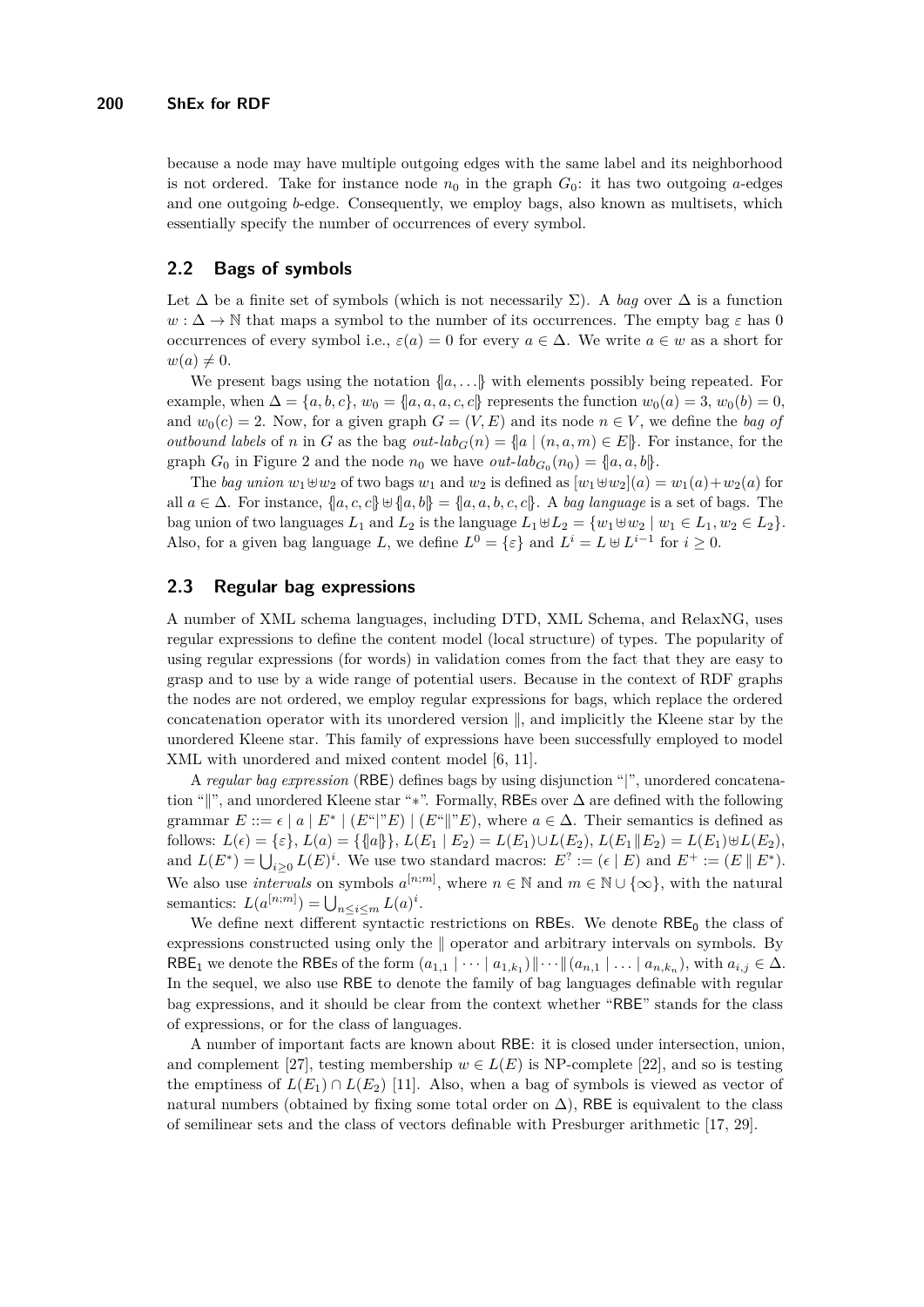## <span id="page-7-0"></span>**3 Shape Expression Schemas**

In this section we formally introduce shape expressions schemas and propose two semantics that we study in the remainder of the paper. We assume a finite set of edge labels  $\Sigma$  and a finite set of types Γ. A *shape expression* is an RBE over  $\Sigma \times \Gamma$ . In the sequel we write  $(a, t) \in \Sigma \times \Gamma$  simply as  $a :: t$ . A *shape expression schema* (ShEx), or simply *schema*, is a tuple  $S = (\Sigma, \Gamma, \delta)$ , where  $\Sigma$  is a finite set of edge labels,  $\Gamma$  is a finite set of types, and  $\delta$  is a *type definition* function that maps elements of  $\Gamma$  to bag languages over  $\Sigma \times \Gamma$ . We only use shape expressions for defining bag languages of  $\delta$ . Typically, we present a ShEx as a collection of rules of the form  $t \to E$  to indicate that  $\delta(t) = L(E)$ , where  $t \in \Gamma$  and E is a shape expression over  $\Sigma \times \Gamma$  (naturally, no two rules shall have the same left-hand side). If for some type *t* a rule is missing, the default rule is  $t \to \epsilon$ . For a class of RBEs C, by ShEx(C) we denote the class of shape expression schemas using only shape expressions in  $\mathcal{C}$ . Two example schemas follow:

| $S_0: t_0 \to a :: t_1 \parallel b :: t_2$ | $S_1: t_0 \rightarrow a :: t_1$               | $t_3 \rightarrow \epsilon$ |
|--------------------------------------------|-----------------------------------------------|----------------------------|
| $t_1 \to (a :: t_1 \mid b :: t_2)^*$       | $t_1 \rightarrow b :: t_2 \parallel c :: t_3$ |                            |
| $t_2 \rightarrow b :: t_2 \mid c :: t_1$   | $t_2 \rightarrow (b::t_2)^? \parallel c::t_3$ |                            |

The semantics of ShEx is natural: a graph is valid if it is possible to assign types to the nodes of the graph in a manner that satisfies the type definitions of the schema. Two variants of semantics can be envisioned depending on whether or not more than one type can be assigned to a node.

## **3.1 Single-type semantics**

We fix a graph  $G = (V, E)$  and a schema  $S = (\Sigma, \Gamma, \delta)$ . A *single-type typing* (or simply an *s-typing*) of *G* w.r.t. *S* is a function  $\lambda : V \to \Gamma$  that associates with every node  $n \in V$  its type  $\lambda(n)$ . An example of an s-typing of  $G_0$  (Figure [2\)](#page-5-1) w.r.t.  $S_0$  is

$$
\lambda_0(n_0) = t_0,
$$
\n $\lambda_0(n_1) = t_1,$ \n $\lambda_0(n_2) = t_2,$ \n $\lambda_0(n_3) = t_1,$ \n $\lambda_0(n_4) = t_2.$ 

Next, we identify the conditions that an s-typing needs to satisfy. Given a typing *λ* and a node  $n \in V$  we define the *labeled and typed out-neighborhood* of *n* w.r.t.  $\lambda$  as the bag over  $\Sigma \times \Gamma$ 

$$
out\text{-}lab\text{-}type_G^{\lambda}(n) = \{a :: \lambda(m) \mid (n, a, m) \in E\}.
$$

For instance, for the graph  $G_0$  and the typing  $\lambda_0$  we have *out-lab-type* $\lambda_{G_0}^{\lambda_0}(n_1) = \{a : t_1, b : t_2 \}$  $t_2$  and *out-lab-type*<sup> $\lambda_0$ </sup><sub>*G*<sup>0</sup></sub> (*n*<sub>4</sub>) = {|*c* :: *t*<sub>1</sub>}.

Now,  $\lambda$  is a *valid* s-typing of *S* on *G* if and only if every node satisfies the type definition of its associated type i.e., for every  $n \in V$ , *out-lab-type*<sup> $\lambda$ </sup><sub>*G*</sub>(*n*)  $\in \delta(\lambda(n))$ . By  $L_s(S)$  we denote the set of all graphs that have a valid s-typing w.r.t. the shape expression schema *S*. For a class C of bag languages by  $\text{ShEx}_{s}(\mathcal{C})$  we denote the class of graph languages definable under the single-type semantics with shape expression schemas using shape expressions from  $C$  only. Naturally,  $\lambda_0$  is a valid typing of  $G_0$  w.r.t.  $S_0$ .  $G_1$  also has a valid s-typing of  $S_1$ :

$$
\lambda_1(n_0) = t_0,
$$
\n $\lambda_1(n_1) = t_1,$ \n $\lambda_1(n_2) = t_2,$ \n $\lambda_1(n_3) = t_3.$ 

*G*2, however, does not have a valid s-typing w.r.t. *S*1.

Note that the notion of single-type semantics defined here is not to be confused with single-type regular tree grammars introduced for XML [\[26\]](#page-17-15). In the latter, the term *single-type* designates a syntactical restriction on regular tree grammars that guarantees an efficient top-down validation.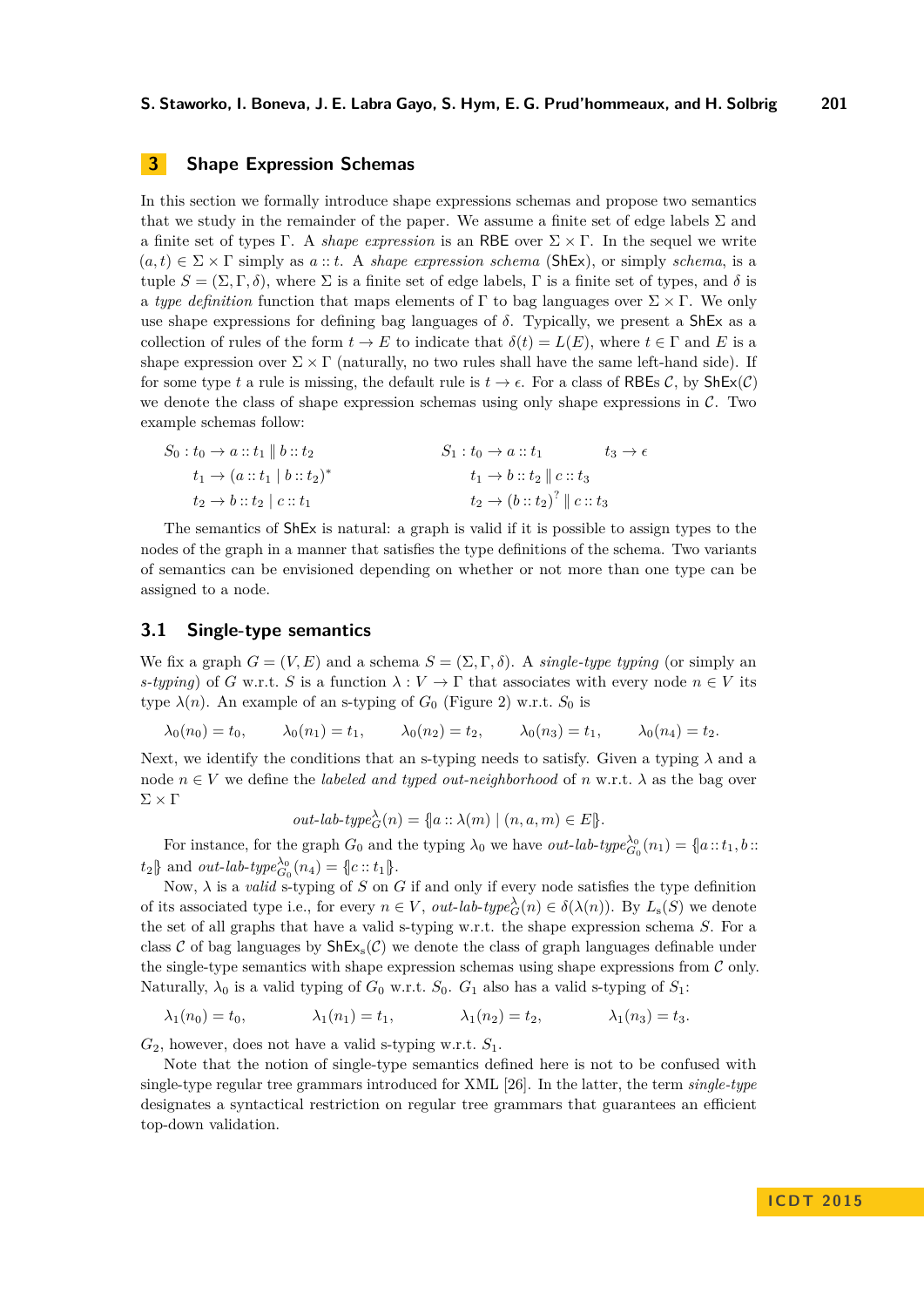#### **3.2 Multi-type semantics**

Again, we assume a fixed graph  $G = (V, E)$  and a fixed schema  $S = (\Sigma, \Gamma, \delta)$ . A *multi-type typing* (or simply an *m-typing*) of *G* w.r.t. *S* is a function  $\lambda : V \to 2^{\Gamma}$  that associates with every node of *G* a set of types. For instance, an m-typing of  $G_2$  w.r.t.  $S_1$  is

$$
\lambda_2(n_0) = \{t_0\}, \qquad \lambda_2(n_1) = \{t_1, t_2\}, \qquad \lambda_2(n_2) = \{t_3\}.
$$

The labeled and typed out-neighborhood of a node is defined in the same way but note that this time it is a bag over  $\Sigma \times 2^{\Gamma}$ . For instance, *out-lab-type* $\frac{\lambda_2}{G_2}(n_1) = \{b : \{t_1, t_2\}, c : \{t_3\}\}\.$ 

Now, a flattening of a bag over  $\Sigma \times 2^{\Gamma}$  is any bag over  $\Sigma \times \Gamma$  obtained by choosing one type from every occurrence of every set. For instance,  $out\text{-}lab\text{-}type_{G_2}^{\lambda_2}(n_1)$  has two flattenings:  $\{b : : t_1, c : : t_3\}$  and  $\{b : : t_2, c : : t_3\}$ . Formally, a *flattening* of a bag *w* over  $\Sigma \times 2^{\Gamma}$  is any bag in the language of the following  $RBE_1$  expression  $Flatten(w) = ||_{a::T \in \mathcal{W}}(|_{t \in T} a::t)$ , where  $a: T \notin w$  indicates that the symbol  $a: T$  is to be considered  $w(a: T)$  times. For instance,

 $Flatten(\{a::\{t_0, t_1\}, a::\{t_0, t_1\}, b::t_1\}) = (a::t_0 | a::t_1) || (a::t_0 | a::t_1) || (b::t_1).$ 

By *fl*-*out*-*lab*-*type*<sup> $\lambda$ </sup><sub>*G*</sub>(*n*) we denote the set of all flattenings of *out*-*lab*-*type*<sup> $\lambda$ </sup><sub>*G*</sub>(*n*) i.e.

$$
\textit{fl-out-lab-type} \overset{\lambda}{C}(n) = L(\textit{Flatten}(out-lab-type \overset{\lambda}{C}(n))).
$$

For instance,  $\text{fl-}out\text{-}lab\text{-}type_{G_2}^{\lambda_2}(n_1) = \{ \text{flb} :: t_1, c :: t_3 \}, \text{flb} :: t_2, c :: t_3 \}$ . Note that while *Flatten*(*out-lab-type*<sup> $\lambda$ </sup><sub>*G*</sub>(*n*)) is an expression of size polynomial in the size of *G* and *S*, the cardinality of the set  $\text{fl}-out-lab-type\overset{\lambda}{c}_{G}(n)$  may be exponential in the size of *G* and *S*. Now,  $\lambda$ is a *valid* m-typing of *G* w.r.t. *S* if and only if:

- **1.** it assigns at least one type to every node,  $\lambda(n) \neq \emptyset$  for  $n \in V$ .
- **2.** every node satisfies the type definition of every type assigned to the node i.e., for every  $n \in V$  and every  $t \in \lambda(n)$ ,  $\text{fl-out-lab-type}^{\lambda}_{G}(n) \cap \delta(t) \neq \emptyset$ .

For instance,  $\lambda_2$  is a valid multi-type typing of  $G_2$  w.r.t.  $S_1$ . By  $L_m(S)$  we denote the set of all graphs that have a valid m-typing w.r.t. *S*. For a class C of bag languages by  $\text{ShEx}_{m}(\mathcal{C})$ we denote the class of graph languages definable under the multi-type semantics with shape expressions schemas using shape expressions in  $\mathcal C$  only.

## <span id="page-8-0"></span>**4 Validation**

In this section we consider the problem of *validation*: checking whether a given graph has a valid typing w.r.t. a given ShEx. This problem has two parameters: 1) the kind of typing, either single-type or multi-type and 2) the class of regular bag expressions used for type definitions in the schema.

We first point out that the complexity of single-type validation for  $ShEx(RBE)$  is NPcomplete. The NP upper bound follows from the fact that the membership problem for RBE is in NP. The lower bound is shown with a reduction from 3-colorability of graphs.

#### <span id="page-8-1"></span>▶ **Theorem 1.** *Single-type validation for* ShEx(RBE) *is NP-complete.*

**Proof Sketch.** Under the single-type semantics, the following schema defines the set of graphs with homomorphism into  $K_3$  i.e., all 3-colorable graphs:

$$
t_r \to \_\colon :t_b^* \parallel \_\colon :t_g^* \qquad \qquad t_g \to \_\colon :t_r^* \parallel \_\colon :t_b^* \qquad \qquad t_b \to \_\colon :t_g^* \parallel \_\colon :t_r^* \qquad \qquad \blacktriangleleft
$$

For the remaining of this section, we focus on multi-type validation and return briefly to the single-type semantics in the next section.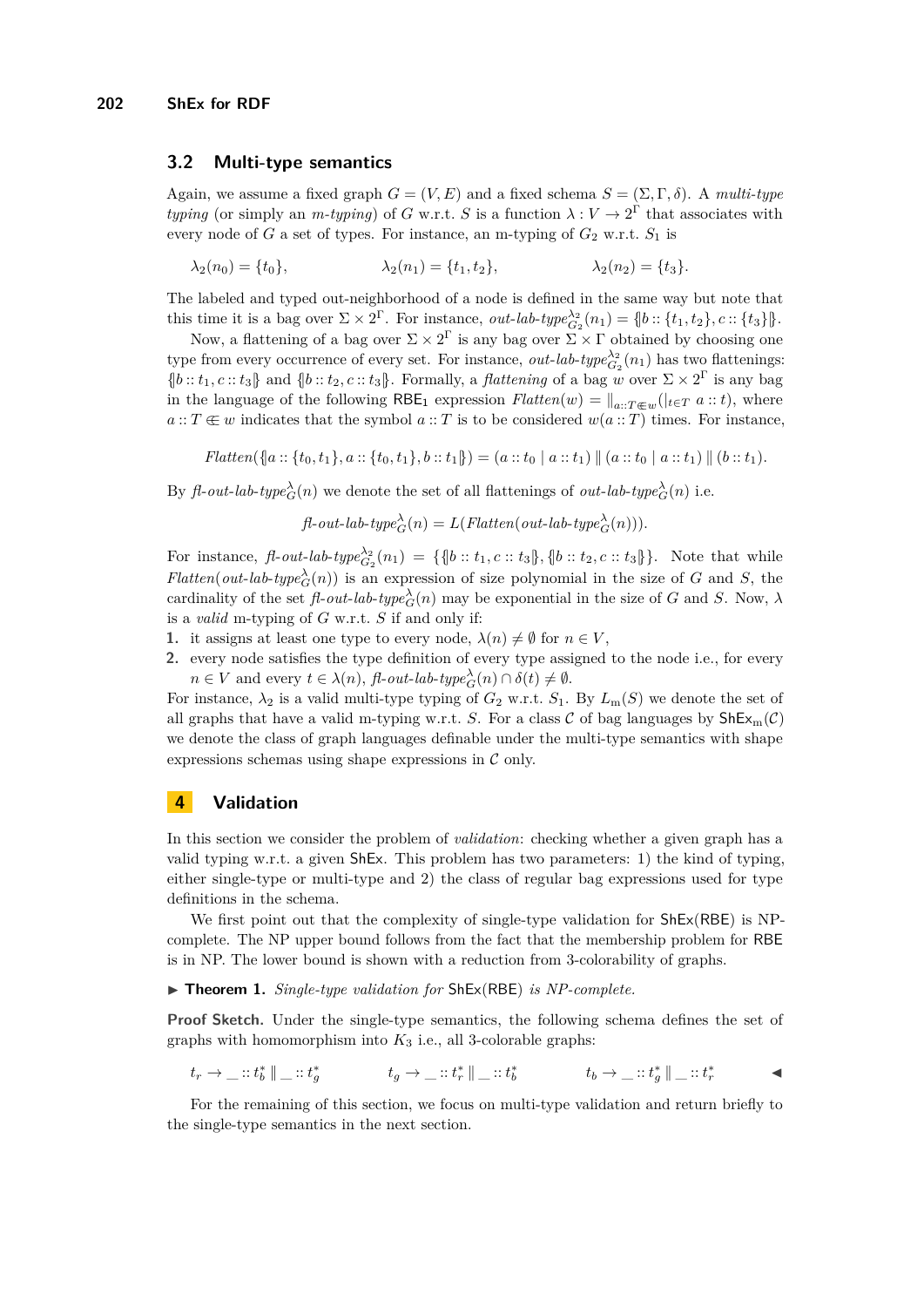## <span id="page-9-0"></span>**4.1 Semi-lattice of m-typings**

We begin by presenting a downward refinement method that allows to construct a valid m-typing. Take a graph  $G = (V, E)$  and a ShEx *S*, and let  $mTyping(G, S)$  be the set of all valid m-typings of the graph *G* w.r.t. the schema *S*.  $mTvpinq(G, S)$  is a semi-lattice with the meet operation  $\sqcup$  and the (induced) partial order defined as follows:

 $(\lambda_1 \sqcup \lambda_2)(n) = \lambda_1(n) \cup \lambda_2(n)$  for  $n \in V$ , and  $\lambda_1 \sqsubseteq \lambda_2$  iff  $\forall n \in V$ .  $\lambda_1(n) \subseteq \lambda_2(n)$ .

The refinement method works as follows. We begin with the typing  $\lambda^{\circ}$  that assigns to every node the set of all types, i.e.  $\lambda^{\circ}(n) = \Gamma$  for all  $n \in V$ , and then we iteratively remove the types that are not satisfied. Every iteration is an application of the *one-step refinement operator* on m-typings defined as follows (with  $n \in V$ ):

 $[Refine(\lambda)](n) = \{t \in \lambda(n) \mid \text{fl-out-lab-type}^{\lambda}_{G}(n) \cap \delta(t) \neq \emptyset\}.$ 

Clearly,  $Refine(\lambda) \sqsubseteq \lambda$ , and therefore, the fix-point  $Refine^*(\lambda)$  is well-defined. We claim that the procedure outlined above indeed constructs the maximal valid m-typing if one exists.

 $\blacktriangleright$  **Lemma 2.** For any  $\lambda \in mTyping(G, S)$ ,  $\lambda \sqsubseteq Refine^*(\lambda^{\circ})$ , where  $\lambda^{\circ}(n) = \Gamma$  for all  $n \in V$ .

In particular, *G* satisfies *S* if and only if  $Refine^*(\lambda^{\circ})$  is valid, and then,  $Refine^*(\lambda^{\circ})$  is the  $\sqsubseteq$ -maximal valid m-typing of *G* on *S*. We point out that there does not necessarily exist a unique  $\Box$ -minimal valid m-typing.

## **4.2 Complexity of Validation**

Using the above refinement procedure, we show that multi-type validation is NP-complete for arbitrary regular bag expressions and later identify a tractable fragment.

In essence, performing the refinement procedure requires testing the nonemptyness of the intersection  $f\ell$ -*out*-*lab*-*type*<sup> $\lambda$ </sup><sub>*G*</sub>(*n*)  $\cap$  *δ*(*t*). Recall that  $f\ell$ -*out*-*lab*-*type*<sup> $\lambda$ </sup><sub>*G*</sub>(*n*) is defined by an RBE<sub>1</sub> expression, i.e. an expression of the form  $(a_{1,1} | \cdots | a_{1,k_1}) || \cdots || (a_{n,1} | \cdots | a_{n,k_n}).$ Therefore, for a class of RBEs  $C$  we identify the following decision problem:

 $I\text{NTER}_1(\mathcal{C}) = \{(E_0, E) \in \text{RBE}_1 \times \mathcal{C} \mid L(E_0) \cap L(E) \neq \emptyset\}.$ 

Tractability of  $INTER<sub>1</sub>$  is a necessary and sufficient condition for tractability of multi-type validation for  $\text{ShEx}(\mathcal{C})$ . On the one hand, we show that for any class  $\mathcal C$  of RBEs there exists a polynomial-time reduction from  $\mathsf{INTER}_1(\mathcal{C})$  to validation for  $\mathsf{ShEx}_m(\mathcal{C})$ . On the other hand, the refinement procedure performs a polynomial number of  $INTER<sub>1</sub>$  tests (with polynomiallysized inputs). This observation allows us to characterize precisely the complexity of multi-type validation for ShEx(RBE): the lower bound follows from an existing complexity results [\[11\]](#page-16-8) on testing emptiness of RBEs with intersection and the upper bound follows from a more general result we prove, namely testing satisfiability of RBEs with intersection can be reduced to finding integer solutions to a system of linear equations known to be in NP [\[28\]](#page-17-16).

<span id="page-9-1"></span>▶ **Theorem 3.** *Multi-type validation for* ShEx(RBE) *is NP-complete.* 

## **4.3 The tractable subclass RBE<sup>0</sup>**

When  $\text{ShEx}$  use only expressions in  $\text{RBE}_0$ , the multi-type validation is tractable, which we show by providing a polynomial algorithm for  $INTER_1(REE_0)$ . We point out that ShEx using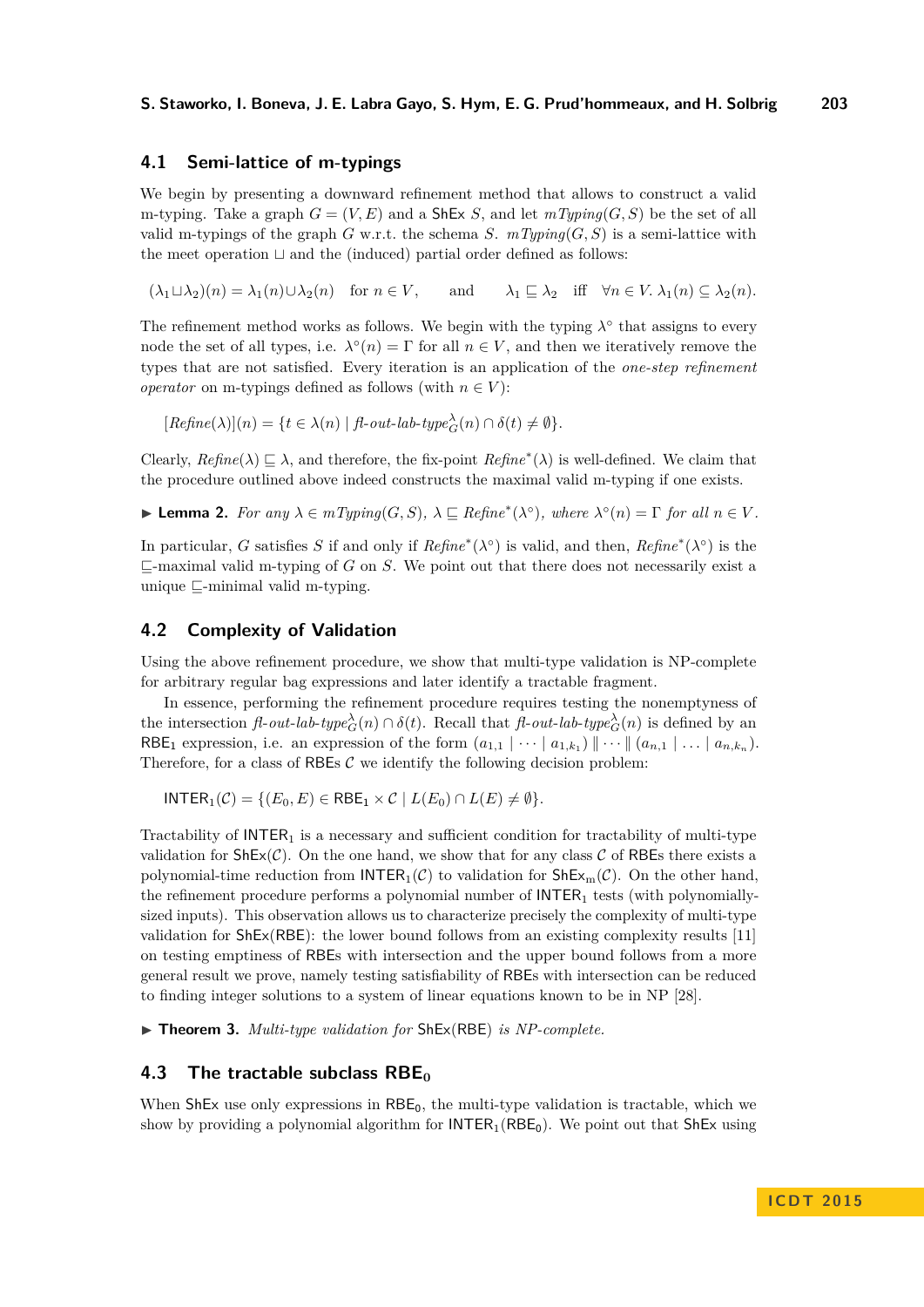<span id="page-10-1"></span>

**Figure 3** A flow network with a valid flow.

 $RBE<sub>0</sub>$  are capable, for instance, of capturing the topology of RDF graphs obtained from exporting relational databases to RDF [\[34\]](#page-17-7).

We reduce  $INTER_1(RBE_0)$  to the circulation problem in flow networks. Recall that a flow network is a directed graph with arcs having additionally assigned the amount of flow they require (minimum flow) and the amount of flow they can accept (maximum flow). The *circulation problem* is to find a valid flow i.e., an assignment of flow values to arcs of the flow network so that the flow constraints of every arc are satisfied and at every node the sum of incoming flow is equal to the sum of outgoing flow. This problem has been well-studied and a number of efficient polynomial algorithms exist (cf. [\[19\]](#page-17-17)).

We illustrate the reduction on the example of  $E_0 = (a \mid c) \parallel (b \mid c)$  and  $E = a^2 \parallel b^* \parallel c$ . The corresponding network  $N_{E_0,E}$  is presented in Figure [3](#page-10-1) where the maximum flow (the minimum flow) of an arc is indicated above (below respectively).

An example of a valid flow *f* in  $N_{E_0,E}$ , that corresponds to  $\{a, c\} \in L(E_0) \cap L(E)$ , is  $f(s, C_1) = 1, f(C_1, a) = 1, f(C_2, b) = 0, f(s, C_2) = 1, f(C_1, c) = 0, f(C_2, c) = 1, f(a, t) = 1,$  $f(b, t) = 0$ ,  $f(c, t) = 1$ , and  $f(t, s) = 2$ .

<span id="page-10-2"></span> $\triangleright$  **Theorem 4.** *Multi-type validation for*  $\text{ShEx}(\text{RBE}_0)$  *is in PTIME.* 

## <span id="page-10-0"></span>**5 Determinism**

Determinism is a classical tool for decreasing the complexity of validation [\[20\]](#page-17-18), which we explore next. We propose a suitable and natural notion of determinism for ShEx and show that multi-type validation for deterministic ShEx is not harder than membership of a bag to the language of an RBE. This allows us to identify a large and practical class of singleoccurrence regular bag expressions (SORBE) that render validation tractable (Section [5.2\)](#page-11-0). We then investigate the problem of partial validation, where the conformance of only a fragment of the input graph is to be checked (Section [5.3\)](#page-12-0), and which we believe to be an important practical use case of ShEx. We present an optimal algorithm for partial validation which is tractable for classes of deterministic ShEx with tractable membership, for both multi-type and single-type semantics.

## **5.1 Deterministic Shape Expressions**

Essentially, the idea of determinism for a  $\text{ShEx } S = (\Gamma, \delta)$  is that, knowing the type *t* of a node  $n \in V$  and the label *a* of an outgoing edge  $(n, a, m) \in E$  we should know the type *t*<sup>*'*</sup> that must be satisfied by *m* if *n* is to satisfy the type *t*.

Formally, a shape expression *E* is *deterministic* if every label  $a \in \Sigma$  is used with at most one type  $t \in \Gamma$  in *E*. For instance,  $E_1 = a :: t_1 \parallel b :: t_2^* \parallel a :: t_1 \parallel c :: t_2$  is deterministic but  $E_2 = a :: t_1 \parallel b :: t_2^* \parallel a :: t_3 \parallel c :: t_2$  is not because the symbol *a* is used with two different types  $t_1$  and  $t_3$ . Now, a shape expression schema  $S = (\Sigma, \Gamma, \delta)$  is *deterministic* if it uses only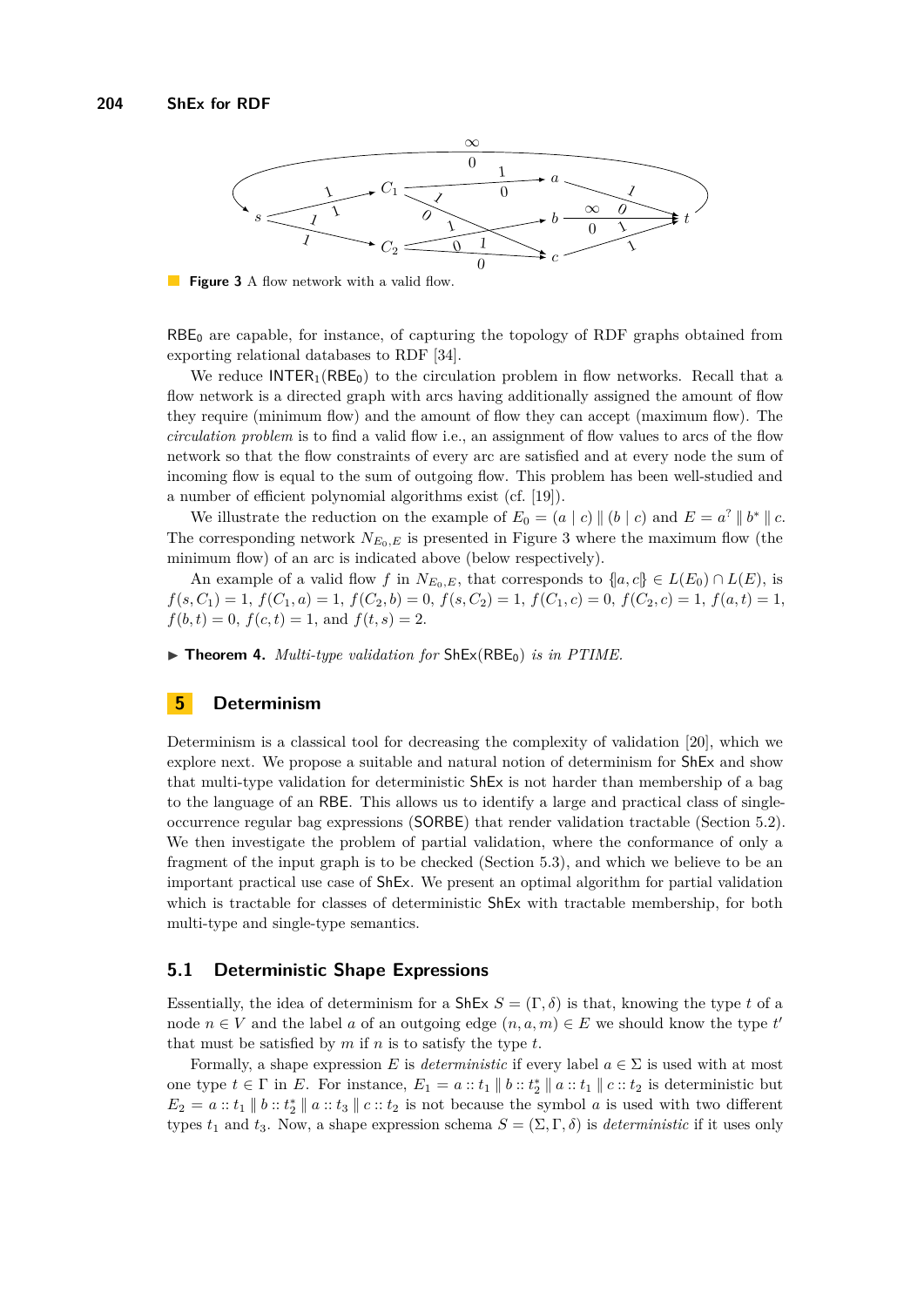deterministic shape expressions, and then, by  $\delta(t, a)$  we denote the unique type used with the symbol *a* in the expression used to define  $\delta(t)$  (if *a* is used in this expression).

Recall that the tractability of the refinement method for multi-type validation presented in Section [4.1](#page-9-0) depends on the tractability of testing that  $f \cdot out \cdot lab \cdot type^{\lambda}_{G}(n) \cap \delta(t)$  is nonempty. When the schema is deterministic,  $\text{f}l\text{-}out\text{-}lab\text{-}type_G^{\lambda}(n) \cap \delta(t)$  is nonempty if and only if 1) the bag *out-lab-type*<sup> $\delta$ </sup><sub> $G$ </sub>(*n, t*) = {|*a* ::  $\delta$ (*t, a*) | (*n, a, m*)  $\in$  *E*} belongs to  $\delta$ (*t*) and 2) for every  $(n, a, m) \in E$ ,  $\delta(t, a)$  belongs to  $\lambda(m)$ . Using this argument, we show that the tractability of testing membership is a necessary and sufficient condition for the tractability of multi-type validation for deterministic schemas. Formally, for a class  $\mathcal C$  of RBEs, define the decision problem

 $MEMB(\mathcal{C}) = \{(w, E) | E \in \mathcal{C}, w \in L(E)\}.$ 

Then multi-type validation against a deterministic  $\textsf{ShEx}$  using RBEs from the class  $\mathcal C$  is tractable if and only if  $MEMB(\mathcal{C})$  is tractable.

## <span id="page-11-0"></span>**5.2 Single-occurrence RBE (SORBE)**

While the problem of membership of a bag to a language defined by an RBE is in general intractable [\[22\]](#page-17-9), we identify a rich and practical class of RBEs with tractable membership. This class is obtained by disallowing repeating symbols, while allowing arbitrary intervals on symbols, a restriction on regular expressions commonly imposed in the context of document content models with evidence justifying its use [\[3,](#page-16-9) [10,](#page-16-10) [11,](#page-16-8) [16,](#page-16-11) [25\]](#page-17-19). Formally, a *single-occurrence regular bag expression* (SORBE) over ∆ is an RBE that allows at most one occurrence of every symbol of  $\Delta$  and allows the use of the Kleene's plus on expressions  $E^+$  as well as arbitrary intervals on symbols  $a^{[n;m]}$ . Note that this also enables the use of the wildcard  $E^?$  since it can be defined using  $\epsilon$  and the union operator without repeating any symbol of  $\Delta$ .

<span id="page-11-1"></span>▶ Theorem 5. MEMB(SORBE) *is in PTIME*.

**Proof.** We fix a bag of symbols *w* over  $\Delta$ . For a regular bag expression *E*, by  $\Delta(E)$  we denote the subset of  $\Delta$  containing exactly the symbols used in *E*. For a subset  $X \subseteq \Delta$  by  $w_X$ we denote the bag over *X* obtained from *w* by removing all occurrences of symbols outside of *X*. W.l.o.g. we assume that the Kleene's plus  $E^+$  is used only if  $\varepsilon \notin L(E)$  (otherwise  $E^+$ can be replaced by *E*<sup>∗</sup> ).

The algorithm recursively constructs for an expression  $E$  a set of integers  $I(E)$  such that  $i \in I(E)$  iff  $w_{\Delta(E)} \in L(E)^i$ . This set is represented by an interval. Recall that an *interval*  $[n; m]$  is a finite representation of the set  $\{i \mid n \leq i \leq m\}$ . It is *empty* if  $m < n$ and we use  $\emptyset$  to denote (the equivalence class of) all empty intervals. Also, the intersection of two intervals can be obtained easily  $[n_1; m_1] \cap [n_2; m_2] = [\max\{n_1, n_2\}; \min\{m_1, m_2\}]$ and the *component-wise addition*  $A \oplus B = \{a + b \mid a \in A, b \in B\}$  can be implemented as  $[n_1; m_1] \oplus [n_2; m_2] = [n_1 + n_2; m_1 + m_2]$  with  $m + \infty = \infty + m = \infty$  for any  $m \in \mathbb{N} \cup \{\infty\}.$ The algorithm is presented on Figure [4](#page-12-1) (with  $0/\infty = 0$  and  $i/\infty = 1$  for  $i \ge 1$ ).

Note that assigning  $I(E^+) = [0, 0]$  when  $w_{\Delta(E)} = \varepsilon$  is valid since we assume  $\varepsilon \notin L(E)$ . Naturally,  $w \in L(E)$  if and only if  $1 \in I(E)$  and w uses only symbols present in E.

We, therefore, immediately get

<span id="page-11-2"></span>I **Corollary 6.** *Multi-type validation for deterministic* ShEx *using* SORBE *is in PTIME.*

We employ the single type requirement to reduce the NP-complete problem of exact set cover to single-type validation against a deterministic  $ShEx$  using only single-occurrence  $RBE_0$ expressions.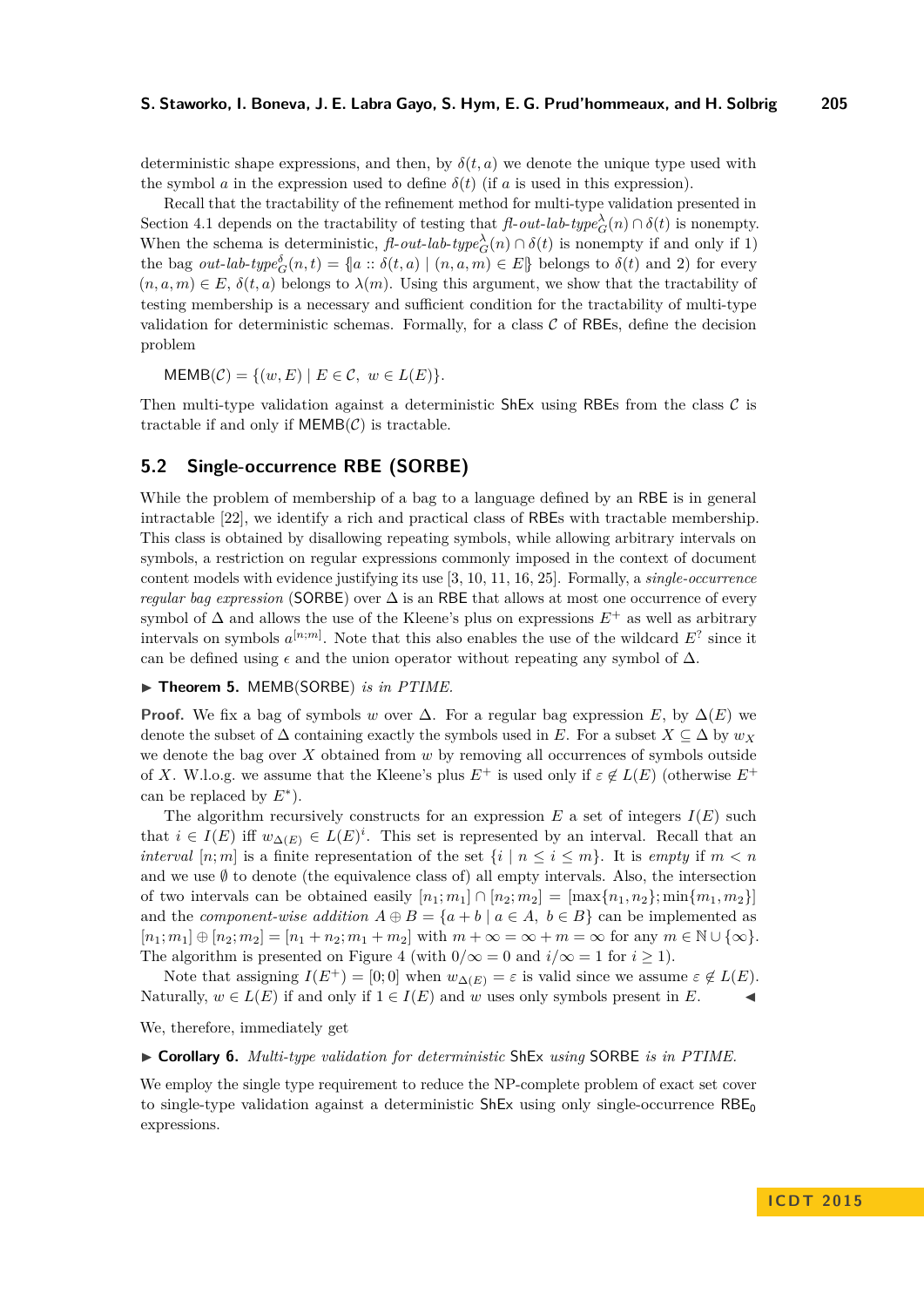<span id="page-12-1"></span>
$$
I(\epsilon) = [0; \infty],
$$
  
\n
$$
I(a^{[n,m]}) = [[w(a)/m]; [w(a)/n]],
$$
  
\n
$$
I(E_1 | E_2) = I(E_1) \oplus I(E_2),
$$
  
\n
$$
I(E_1 | E_2) = I(E_1) \cap I(E_2),
$$
  
\n
$$
I(E^*) = \begin{cases} [0; \infty] & \text{if } w_{\Delta(E)} = \varepsilon, \\ [1; \infty] & \text{if } w_{\Delta(E)} \neq \varepsilon \text{ and } I(E) \neq \emptyset, \\ \emptyset & \text{otherwise,} \end{cases}
$$
  
\n
$$
I(E^*) = \begin{cases} [0; 0] & \text{if } w_{\Delta(E)} = \varepsilon, \\ [1; \max I(E)] & \text{if } w_{\Delta(E)} \neq \varepsilon \text{ and } I(E) \neq \emptyset, \\ \emptyset & \text{otherwise.} \end{cases}
$$

**Figure 4** Computing the interval *I*(*E*) for a SORBE *E* (Theorem [5\)](#page-11-1).

<span id="page-12-2"></span>▶ **Theorem 7.** Single-type validation for deterministic ShEx using SORBE is NP-complete.

## <span id="page-12-0"></span>**5.3 Optimal validation algorithm**

Some applications might not require testing validity of the whole graph, but rather checking the validity of only a fragment that will be accessed by the application. Such a fragment can be identified by a set of root nodes, entry points for navigating the graph, and typically, the application will require the entry points to satisfy certain types. In this section, we show how this scenario can be modeled with ShEx and present an efficient algorithm that works with deterministic shape expressions.

For this, take a schema  $S = (\Sigma, \Gamma, \delta)$  such that  $\Gamma$  contains a special *universal type*  $t_{\top}$ with the definition  $\delta(t_{\perp}) = (\Sigma \times \Gamma)^*$ . The language of *S* is the universal graph language, as any node of any graph can be typed with  $t<sub>T</sub>$ . In essence, the universal type allows to forgo validation of a node because all nodes implicitly satisfy  $t<sub>T</sub>$ . For instance, the rule  $t_0 \to a$  ::  $t_1^* \parallel (\parallel_{b \in \Sigma, b \neq a} b : t_\top)$  indicates that a node is valid for type  $t_0$  if all its neighbour nodes reachable by an *a*-labelled edge are valid for type *t*1, but no constraint is imposed to nodes reachable by labels other than *a*. Therefore, all such (non-*a*-label neighbour) nodes do not need to be visited by the validation algorithm.

To carry out validation on a fragment of a graph identified by the entry points, we introduce the notion of pre-typing, an assignment of required types to a selected set of nodes. Formally, a *pre-typing* of a graph *G* (w.r.t. *S*) is a partial mapping  $\lambda_{\perp}: V \to 2^{\Gamma}$ . Now, the objective is to find a *valid extension* of  $\lambda$  i.e., a valid m-typing  $\lambda$  of *G* w.r.t. *S* such that  $\lambda \subseteq \lambda$ . Since we are not interested in typing the whole graph *G*, we focus on the smallest possible valid extension of a given pre-typing *λ*. Interestingly, we can show the following.

 $\blacktriangleright$  **Lemma 8.** For a deterministic ShEx  $S = (\Sigma, \Gamma, \delta)$  with universal type, a graph  $G = (V, E)$ , and a pre-typing  $\lambda$  :  $V \to 2^{\Gamma}$ , if  $\lambda$  admits a valid extension, then it admits a unique v*-minimal valid extension.*

We present an algorithm that constructs the minimal valid extension of a given pre-typing *λ*\_ of a given graph *G* w.r.t. a given deterministic Shape Expression Schema *S* with universal type. For technical reasons, we represent a typing as binary relation between the set of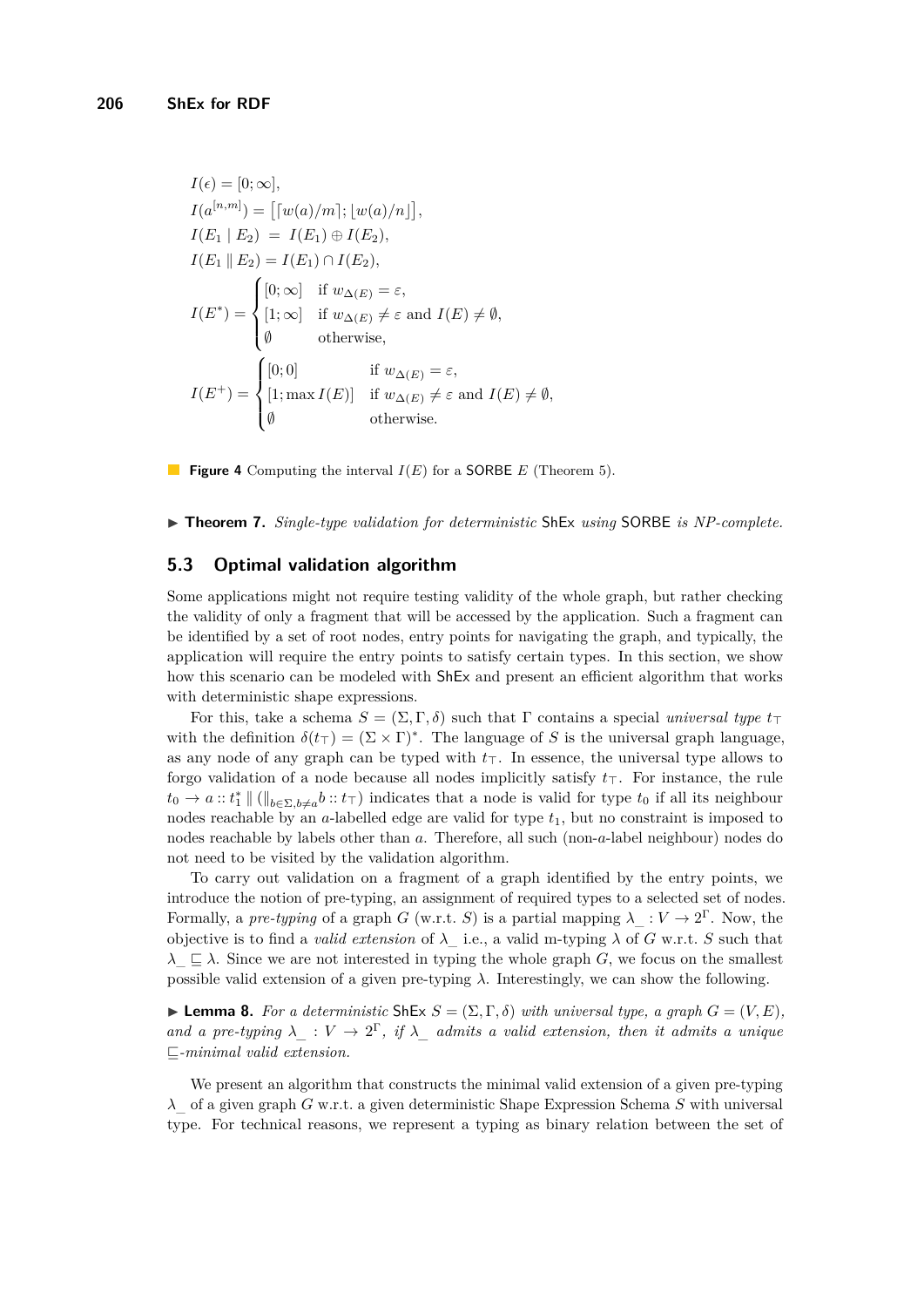**Algorithm 1** MinValidExt( $S, G, \lambda$ )

**Input:**  $S = (\Sigma, \Gamma, \delta)$  a deterministic ShEx,  $G = (V, E),$  $\lambda \subseteq V \times \Gamma$  a pre-typing; **Output:**  $\lambda \subseteq V \times \Gamma$  the minimal valid extension of  $\lambda$ . 1: **let**  $F := \lambda$ 2: **let**  $\lambda := \emptyset$ 3: **while**  $F \neq \emptyset$  do 4: choose  $(n, t) \in F$  and remove it from  $F$ 5: **let**  $out\text{-}lab\text{-}type^{\delta}_{G}(n,t) := \{(a,\delta(t,a)) \mid (a,m) \in out\text{-}lab\text{-}node_G(n)\}$ 6: **if**  $out\text{-}lab\text{-}type_G^{\delta}(n,t) \notin \delta(t)$  then 7: **fail**  $\lambda := \lambda \cup \{(n, t)\}\$ 9: **for**  $(a, m) \in out\text{-}lab\text{-}node_G(n)$  **do** 10: **if**  $\delta(t, a) \neq t_\top$  and  $(m, \delta(t, a)) \notin \lambda$  then 11:  $F := F \cup \{(m, \delta(t, a))\}$ 12: **return** *λ*

nodes and the set of types, and deliberately omit the universal type. More precisely, we use a relation  $R_\lambda \subseteq V \times (\Gamma \setminus \{t_\tau\})$  to represent the typing  $\lambda(n) = \{t \mid (n, t) \in R_f\}$  if  $(n, t) \in R_f$ for some  $t \in \Gamma$ , and  $\lambda(n) = \{t_{\top}\}\$  otherwise. Furthermore, we abuse notation and use  $\lambda$ instead of  $R_\lambda$ . Recall that  $\delta(t, a)$  is the unique type used together with the symbol *a* in  $\delta(t)$ .

This algorithm is a modified graph flooding algorithm that maintains a frontier set *F* of pairs  $(n, t)$  for which it remains to be verified that the node *n* satisfies type *t*. Initially, this set contains only the pairs specified by the pre-typing (line 1). The algorithm fails whenever for some  $(n, t) \in F$  the outgoing edges of *n* do not satisfy the structural constraints given by  $\delta(t)$  (lines 5–7). If, however, the constraints are satisfied, any node *m* reachable from *n* is added to *F* with an appropriate type unless the type is universal.

Note that a run of the algorithm considers the pair  $(n, t)$  at most once, and therefore the main loop is executed at most  $|V| \times |\Gamma|$  times. Once *F* is empty, the constructed  $\lambda$  represents the *minimal valid extension* of  $\lambda$ . This algorithm is optimal in the sense that it constructs the minimal representation of the minimal valid extension and considers assigning a type to a node only if it is required to construct the extension. Naturally, for single occurrence RBEs the algorithm works in polynomial time.

<span id="page-13-0"></span> $\triangleright$  **Theorem 9.** *Given a deterministic* ShEx(SORBE) *S, a graph G<sub></sub>, and a pre-typing*  $\lambda$  :  $V \to \Gamma$ , the algorithm MinValidExt $(S, G, \lambda)$  constructs in polynomial time the minimal valid *extension of*  $\lambda$  *if it exists, or fails otherwise.* 

A slight modification of this algorithm works for the single-type semantics too: in the inner loop (lines 9–11) it suffices to add a check that neither *F* nor  $\lambda$  contain  $(m, t')$  for some  $t' \neq \delta(t, a)$ , which prevents assigning two different types to the same node. As a result such modified algorithm constructs an s-typing  $\lambda$  (with universal type omitted). Also, note that with the single-type modification the while loop is executed at most |*V* | times, and the algorithm considers each edge of the graph at most once, i.e. the algorithm makes a single pass over the graph.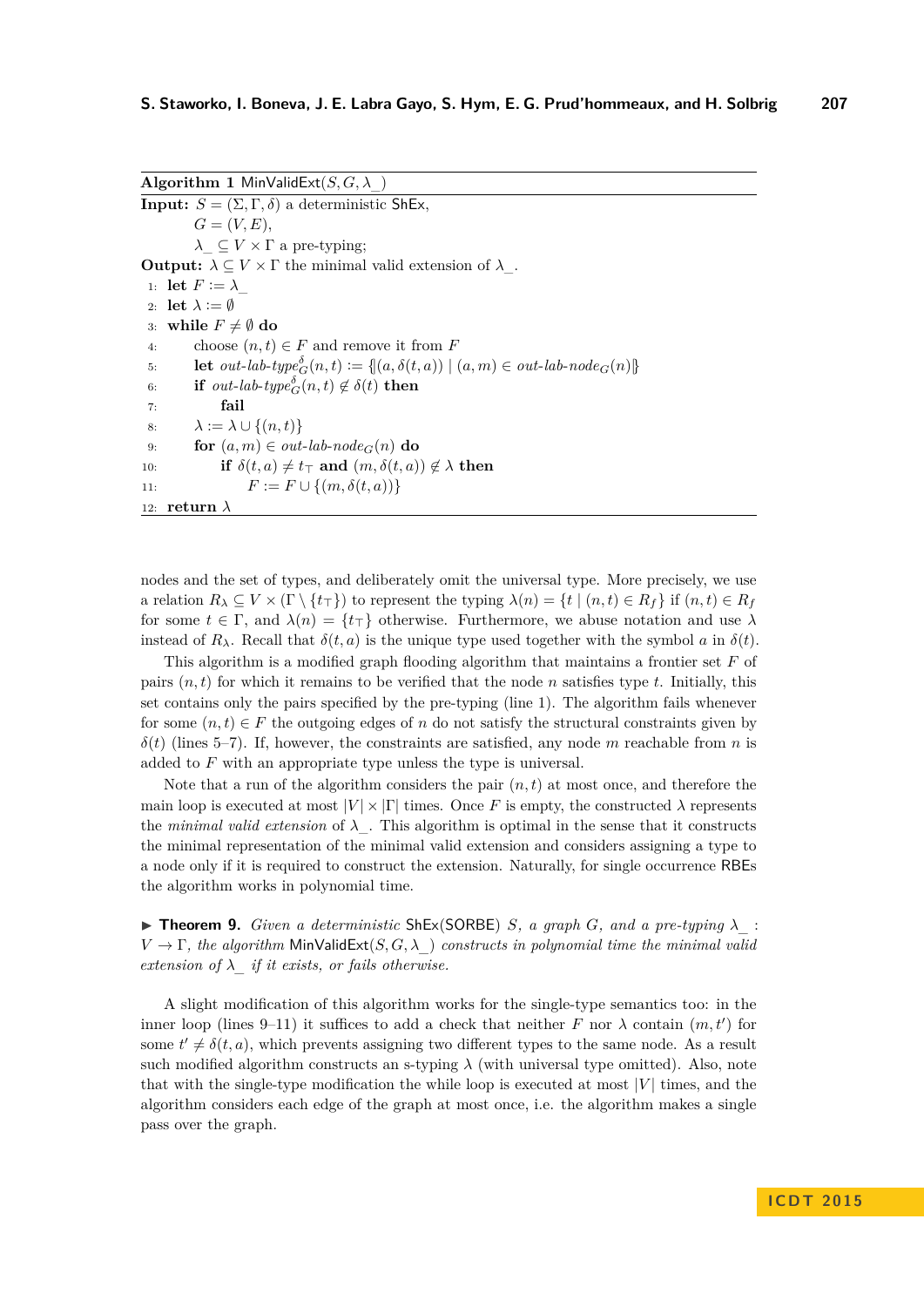<span id="page-14-1"></span>

**Figure 5** Fork and diamond graphs.

## <span id="page-14-0"></span>**6 Expressive power**

This section outlines the results of our study of expressive power of ShEx. First, we consider the first-order logic on graphs  $(FO<sub>G</sub>)$  over the standard signature consisting of relation names  $(E_a)_{a \in \Sigma}$ , and the existential monadic second-order logic on graphs ( $\exists MSO_G$ ) allowing only formulas of the form  $\exists X_1, \ldots, X_n \varphi$ , where  $X_1, \ldots, X_n$  are monadic second order variables and  $\varphi$  is an FO formula using additional atomic formulae of the form  $x \in X_i$ .

We say that a class of graph languages  $\mathcal C$  *separates* a graph  $H$  from a graph  $G$  if there is *L* ∈ *C* such that *G* ∈ *L* and *H* ∉ *L*. Consider the fork *G*<sub><</sub> and the diamond *G*<sub>*o*</sub> graphs in Figure [5.](#page-14-1)

We observe that single-type semantics can easily separate  $G_{\diamond}$  from  $G_{\leq}$  while it can be easily shown that the multi-type semantics cannot. However, even the single-type semantics cannot separate  $G_{\leq}$  from  $G_{\diamond}$  while this separation is trivial for  $\mathsf{FO}_\mathsf{G}$  and  $\exists\mathsf{MSO}_\mathsf{G}$ . Also, let  $L_{cycle}$  be the set of graphs labeled with  $\Sigma = \{a, b\}$  such that for every node *n* with an incoming *b*-edge, there is a cycle reachable from *n*. It is a classic result that  $FO<sub>G</sub>$  cannot define sets of graphs which contain cycles of unbounded size [\[14\]](#page-16-12). However, *Lcycle* can be defined in both semantics with the following schema:

$$
S_{cycle}: t_0 \to (a::t_{\bullet} \mid a::t_0)^* \parallel (b::t_{\bullet})^* \qquad t_{\bullet} \to (a::t_{\bullet}^+ \mid b::t_{\bullet}) \parallel (a::t_0)^* \parallel (b::t_{\bullet})^*
$$

The following table present a comparison of expressive power, indicating whether a language *L* satisfying the constraints given in the first column can be expressed by each of the formalisms.

|                                                     | FO <sub>G</sub> | ${\sf ShEx}_{\rm m}$ | $ShEx_{s}$ | $\exists MSO_G$ |
|-----------------------------------------------------|-----------------|----------------------|------------|-----------------|
| $L: G_{\diamond} \in L, G_{\leq} \in L$             |                 |                      |            |                 |
| $L: G_{\circ} \notin L, G_{\leq} \in L$             |                 |                      |            |                 |
| $L: G_{\diamond} \in L, G_{\leq \epsilon} \notin L$ |                 |                      |            |                 |
| $L_{cycle}$                                         |                 |                      |            |                 |

It should also be noted that RBEs can express cardinality constraints e.g.,  $(a \parallel b)^*$  means that the number of *a* must be equal to the number of *b*, that cannot be captured by  $\exists MSO_G$ . However, if we limit the expressive power of the bag languages used in schemas to those that can be captured by ∃MSO<sub>G</sub>, then the expressive power of schemas is captured by ∃MSO<sub>G</sub>, a result easily proven with a simple adaptation of the standard translation of an automaton to an existential monadic second-order formula [\[38\]](#page-17-20). For instance, the class  $RBE(a^{[n;m]}, \|, |)$ of bag languages definable by RBE without the Kleene star operator but allowing arbitrary intervals of symbols, can be captured by ∃MSOG. The restriction on the use of the Kleene closure in defining unordered content models has been previously advocated for complexity reasons in the context of XML [\[11\]](#page-16-8), and we provide yet another reason.

The single-type semantics is in fact very powerful and can easily capture graph languages defined by homomorphism into a fixed graph, as illustrated in the proof of Theorem [3.](#page-9-1) It seems unlikely that the multi-type semantics is as powerful as suggested by complexity arguments in the present paper. Both semantics have the same closure properties: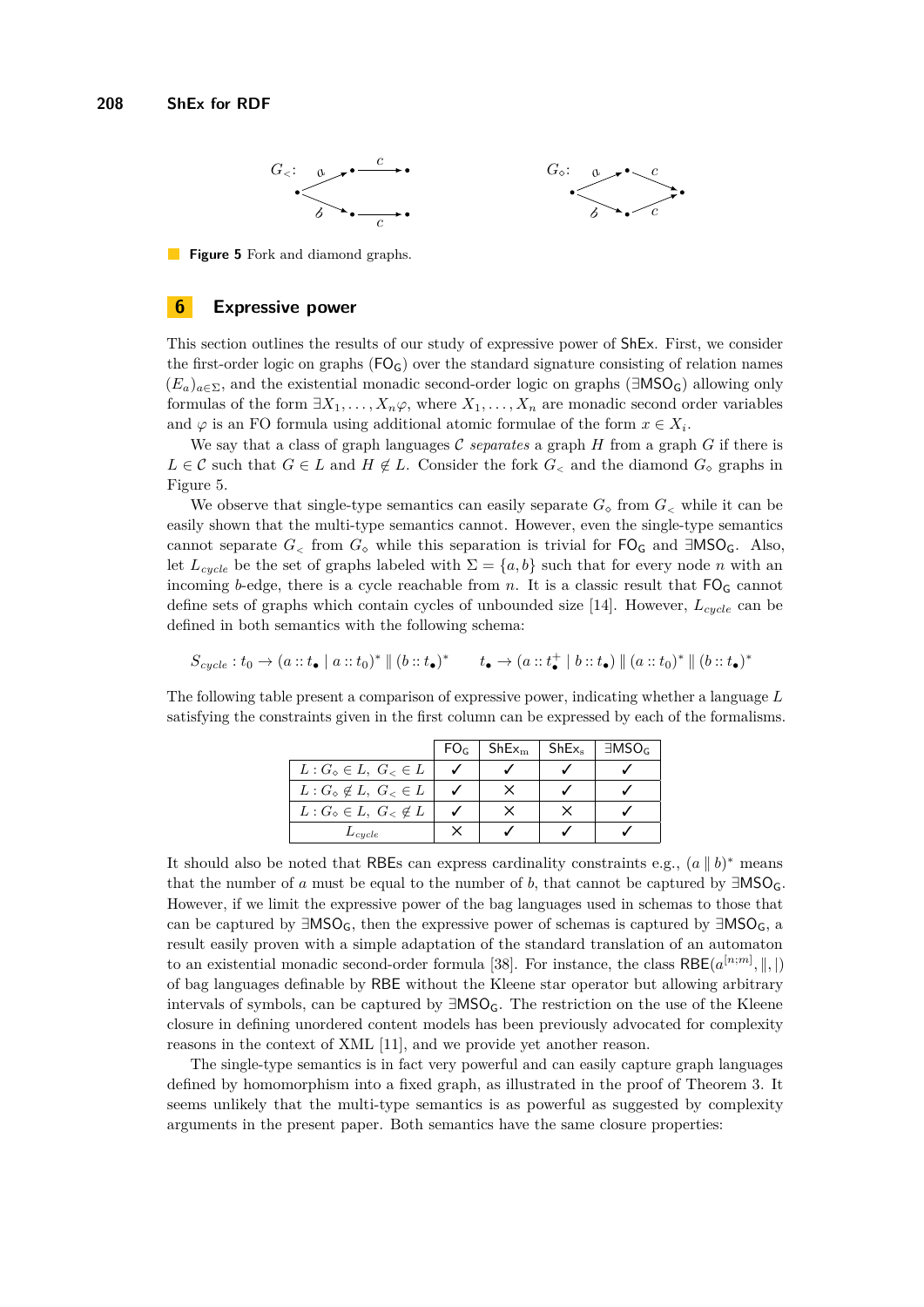| RBE  <br>RBE <sub>0</sub> |                                     | SORBE | SORBE                         | SORBE                     |                     |  |
|---------------------------|-------------------------------------|-------|-------------------------------|---------------------------|---------------------|--|
|                           |                                     | det.  | det. $+\lambda$ $+ t_{\perp}$ |                           |                     |  |
| multi-type                | PTIME $(Thm. 3)$   NP-c. $(Thm. 4)$ |       |                               | PTIME (Cor. 6 and Thm. 9) |                     |  |
| single-type               | $NP-c.$ (Thm. 1)                    |       | $NP-c.$ (Thm. 7)              |                           | PTIME (Section 5.3) |  |

<span id="page-15-1"></span>**Table 1** Summary of main complexity results for the validation problem.

**Findment 10.** ShEx<sub>*s*</sub> and ShEx<sub>*m*</sub> are not closed under union and complement. Both ShEx<sub>*s*</sub> *and* ShEx*<sup>m</sup> are closed under intersection.*

The closure under intersection can be extended to a powerset technique, similar to the determinisation technique of finite automata [\[21\]](#page-17-21), that allows to show that the single-type semantics is in fact more powerful than the multi-type semantics.

 $\blacktriangleright$  **Theorem 11.** ShEx<sub>*s</sub>* properly contains ShEx<sub>*m*</sub>.</sub>

ShEx can be viewed as an automaton on edge-labeled (possibly infinite) trees obtained by unraveling the input graph and we believe that such a model would correspond closely to Presburger automata [\[33\]](#page-17-22) if the latter were extended to infinite trees, taking a universal acceptance condition. Interestingly, in this analogy the single-type semantics corresponds to deterministic automata while multi-type semantics corresponds to nondeterministic ones. More recently, k-Pebble automata on graphs have been proposed [\[31\]](#page-17-23) but they are not comparable with ShEx because the are capable of expressing arbitrary FO properties. Recognizable sets of graphs as defined in [\[12\]](#page-16-13) go beyond  $\text{MSO}_\text{G}$ , and therefore, capture  $\text{ShEx}(\text{RBE}(a^{[n;m]},\parallel,\parallel)).$ 

Finally, ShEx are incomparable with both the node replacement (NR) graph grammars, and the hyperedge replacement (HR) graph grammars. On the one hand, the language  ${G_{\circ}}$ is definable by both HR and NR graph grammars with single initial graph and no rules. On the other hand, ShEx can define languages that are not definable by neither HR nor NR grammars: HR grammars can define only languages of graphs of bounded tree-width while NR grammars cannot define a language containing infinitely many square grids.

## <span id="page-15-0"></span>**7 Conclusions**

We have investigated Shape Expressions Schemas (ShEx), a novel formalism of schemas for RDF graphs currently under development by W3C. We have proposed two alternative semantics, single-type and multi-type, studied their expressive power and the complexity of the problem of validation. We have also proposed a notion of determinism in order to curb down the complexity of validation. While the single-type semantics is in general intractable, for multi-type validation we have identified two essential bottleneck complexity problems on RBE, membership and satisfiability of RBEs with intersection, depending on whether or not deterministic expressions are used. Summary of complexity results can be found in Table [1.](#page-15-1)

Our results on expressive power suggest that an unrestricted use of the Kleene closure may render the proposed formalism too powerful and so far there exists little evidence of its practical usability in the context of unordered content model [\[11,](#page-16-8) [6\]](#page-16-5). Complexity results suggest that the single-type semantics may be too expensive for practical application unless we wish to validate only a fragment of graph with a given pretyping. As for the multi-type semantics, validation is tractable for a small yet practical fragment  $RBE_0$  and if we use determinism, a richer class of SORBEs can be handled efficiently.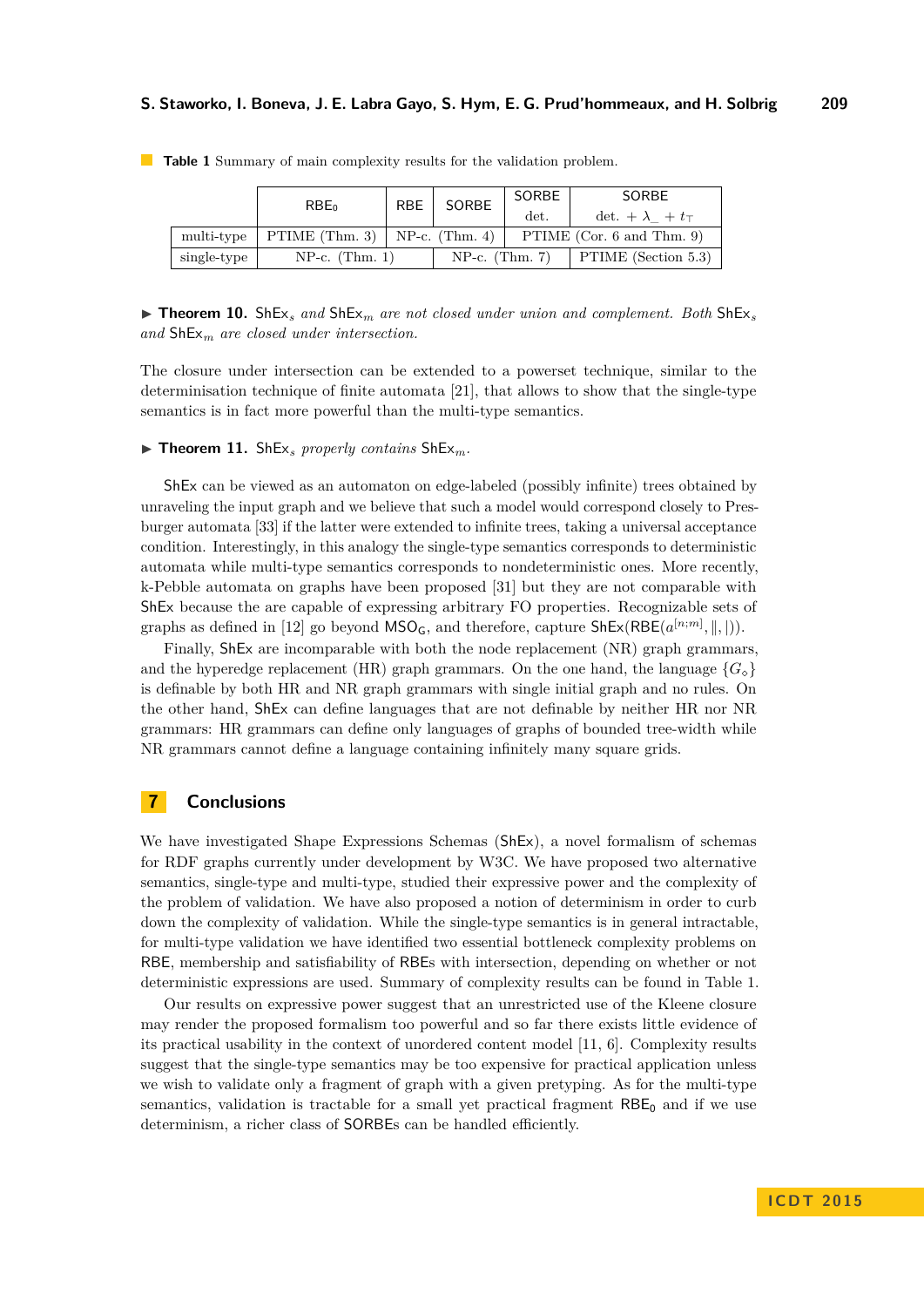**Future work.** In the future, we plan to investigate the impact of data value constraints on complexity of validation. Our preliminary study shows that adding *local* data value constraints, such as domain check, does not affect our results. However, the impact of value constraints of *global* nature, such as key dependencies, remains to be investigated. We also plan to thoroughly evaluate experimentally the proposed algorithms and compare with existing validation approaches (SPIN, ICV) on both real-life and synthetically generated data e.g., RDF export of TPC-H benchmark data [\[39\]](#page-17-24). Our preliminary experiments [\[7\]](#page-16-7) are very promising. Also, we would like to study the complexity of classical static analysis problems such as schema containment and query validity in the presence of schema. Finally, we would like devise inference algorithms for ShEx drawing inspiration from learning XML twig queries [\[36\]](#page-17-25) and schemas for XML [\[4,](#page-16-14) [3,](#page-16-9) [9\]](#page-16-15).

## **References**

- <span id="page-16-0"></span>**1** M. Arenas, C. Gutierrez, and J. Pérez. Foundations of RDF databases. In *Reasoning Web*, Int'l Summer School on Semantic Technologies for Information Systems, pages 158–204, 2009. Invited Tutorial.
- <span id="page-16-2"></span>**2** M. Arenas, J. Pérez, Reutter J., C. Riveros, and J. Sequeda. Data exchange in the relational and RDF worlds. Invited talk at the Int'l Workshop on Semantic Web Information Management (SWIM), June 2011.
- <span id="page-16-9"></span>**3** G. J. Bex, F. Neven, T. Schwentick, and S. Vansummeren. Inference of concise regular expressions and DTDs. *ACM Transactions on Database Systems*, 35(2), 2010.
- <span id="page-16-14"></span>**4** G. J. Bex, F. Neven, and S. Vansummeren. Inferring XML schema definitions from XML data. In *Int'l Conf. on Very Large Data Bases (VLDB)*, pages 998–1009, 2007.
- <span id="page-16-4"></span>**5** J. Bolleman, S. Gehant, and N. Redaschi. Catching inconsistencies with the semantic web: A biocuration case study. In *Int'l Workshop on Semantic Web Applications and Tools for Life Sciences (SWAT4LS)*, 2012.
- <span id="page-16-5"></span>**6** I. Boneva, R. Ciucanu, and S. Staworko. Schemas for unordered XML on a DIME. *Theory of Computing Systems*, 2014. To appear. Available at http://arxiv.org/abs/1311.7307.
- <span id="page-16-7"></span>**7** I. Boneva, J. Emilio Labra Gayo, S. Hym, E. G. Prud'hommeau, H. Solbrig, and S. Staworko. Validating RDF with shape expressions, April 2014. Available at http://arxiv.org/abs/1404.1270.
- <span id="page-16-3"></span>**8** D. Brickley and R. V. Guha. RDF Schema 1.1. <http://www.w3.org/TR/rdf-schema>, February 2004.
- <span id="page-16-15"></span>**9** R. Ciucanu and S. Staworko. Learning schemas for unordered XML. In *Int'l Symp. on Database Programming Languages (DBPL)*, 2013.
- <span id="page-16-10"></span>**10** D. Colazzo, G. Ghelli, L. Pardini, and C. Sartiani. Linear inclusion for XML regular expression types. In *Int'l Conf. on Information and Knowledge Management (CIKM)*, pages 137–146, 2009.
- <span id="page-16-8"></span>**11** D. Colazzo, G. Ghelli, and C. Sartiani. Efficient inclusion for a class of XML types with interleaving and counting. *Information Systems*, 34(7):643–656, 2009.
- <span id="page-16-13"></span>**12** B. Courcelle. The monadic second-order logic of graphs. I. Recognizable sets of finite graphs. *Information and Computation*, 85(1):12–75, 1990.
- <span id="page-16-6"></span>**13** M. Dean and M. Schreiber. OWL Web Ontology Language Reference. [http://www.w3.](http://www.w3.org/TR/owl-ref) [org/TR/owl-ref](http://www.w3.org/TR/owl-ref), February 2004.
- <span id="page-16-12"></span>**14** H.-D. Ebbinghaus and J. Flum. *Finite model theory*. Springer, 1995.
- <span id="page-16-1"></span>**15** J. D. Fernández, M. A. Martínez-Prieto, C. Gutiérrez, A. Polleres, and A. Arias. Binary RDF representation for publication and exchange (HDT). *J. Web Semantics*, 19:22–41, 2013.
- <span id="page-16-11"></span>**16** G. Ghelli, D. Colazzo, and C. Sartiani. Linear time membership in a class of regular expressions with interleaving and counting. In *Int'l Conf. on Information and Knowledge Management (CIKM)*, pages 389–398, 2008.